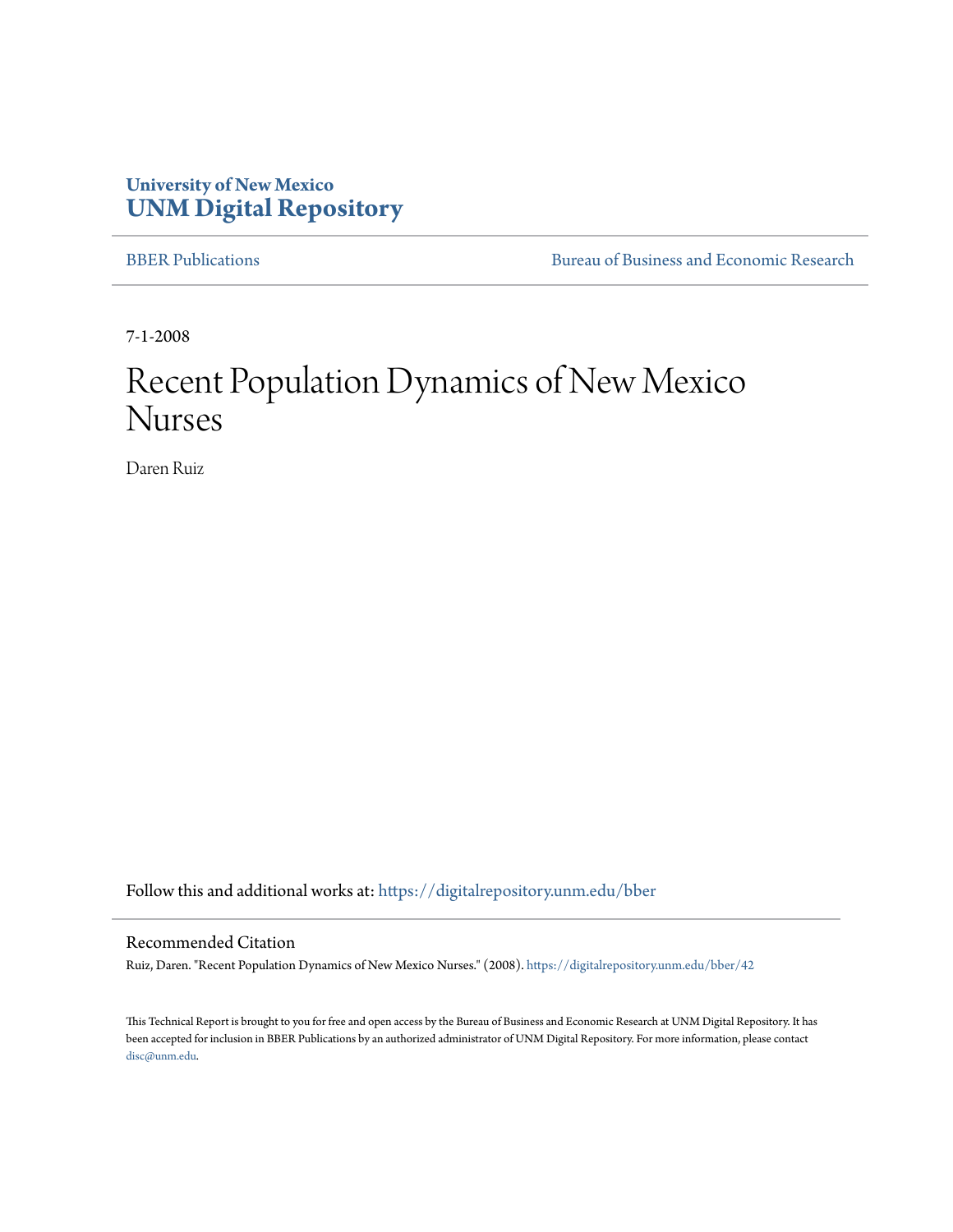

# **RECENT POPULATION DYNAMICS OF NEW MEXICO NURSES**

**Daren Ruiz** 

July 2008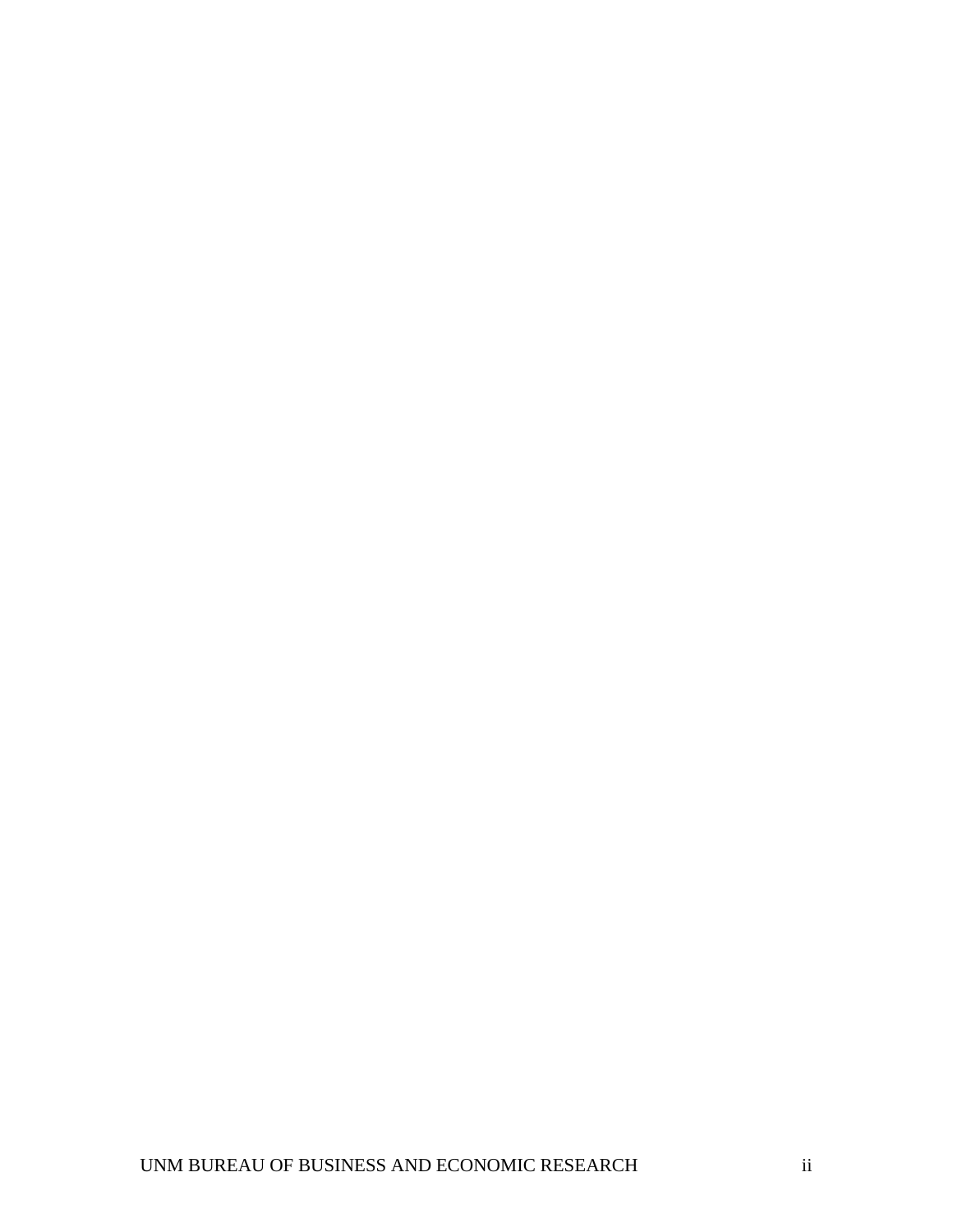# <span id="page-3-0"></span>**ACKNOWLEDGEMENTS**

I want to acknowledge the people and organizations that made this study possible. The New Mexico Center for Nursing Excellence (NMCNE) contracted the Bureau of Business and Economic Research (BBER) to study population dynamics of New Mexico nurses. The New Mexico Board of Nursing (NMBON) allowed BBER access to the Board's nursing license database. Erica Grong, Information Technology Manager for NMBON, and Paul Butts, Information Technology Applications Developer for the New Mexico Department of Information Technology, ensured the integrity of and provided insight to the nursing license database. Lee Reynis, Director of BBER, helped design the methodology of the study and Molly Bleecker, Research Scientist at BBER, contributed to the framework of the report.

Daren Ruiz Bureau of Business and Economic Research University of New Mexico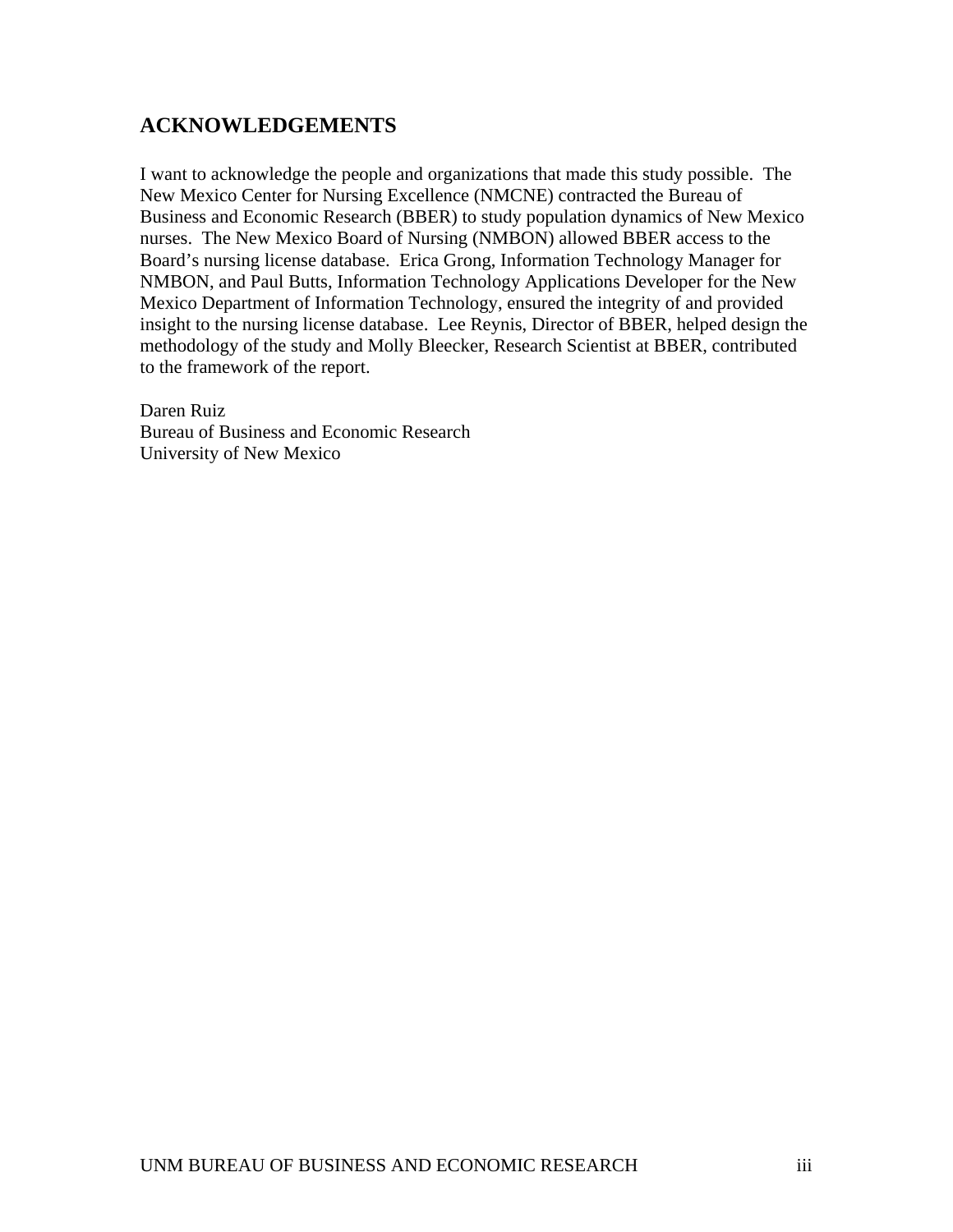# <span id="page-4-0"></span>**TABLE OF CONTENTS**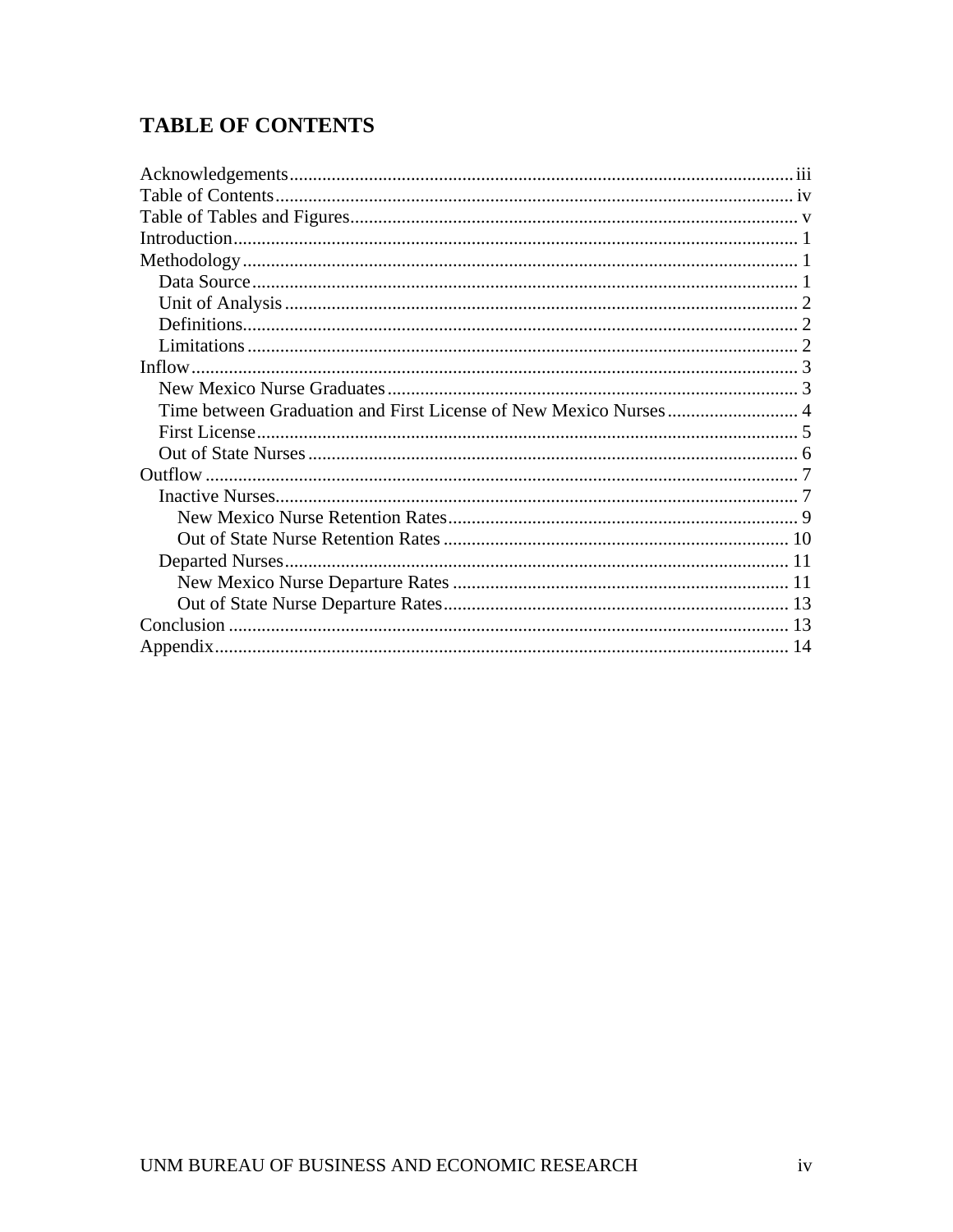# <span id="page-5-0"></span>**TABLE OF TABLES AND FIGURES**

| Figure 1: Average Months between Graduation and First License of New Mexico Nurses, |  |
|-------------------------------------------------------------------------------------|--|
|                                                                                     |  |
|                                                                                     |  |
|                                                                                     |  |
| Figure 2: Average First New Mexico License Age of New Mexico and Out of State       |  |
|                                                                                     |  |
|                                                                                     |  |
|                                                                                     |  |
|                                                                                     |  |
|                                                                                     |  |
|                                                                                     |  |
|                                                                                     |  |
|                                                                                     |  |
|                                                                                     |  |
| Figure 1a: Average Graduation Age of Licensed Practical Nurses, 1993-2007 14        |  |
| Table 1a: Graduation Age by Year of New Mexico Licensed Practical Nurses  14        |  |
| Table 2a: Graduation Age by Year of Out of State Licensed Practical Nurses 14       |  |
| Figure 2a: Average First New Mexico License Age of Out of State Licensed Practical  |  |
| Nurses, 1993-2007                                                                   |  |
| Table 3a: First License Age by Year of New Mexico Licensed Practical Nurses 15      |  |
| Table 4a: First New Mexico License Age by Year of Out of State Licensed Practical   |  |
|                                                                                     |  |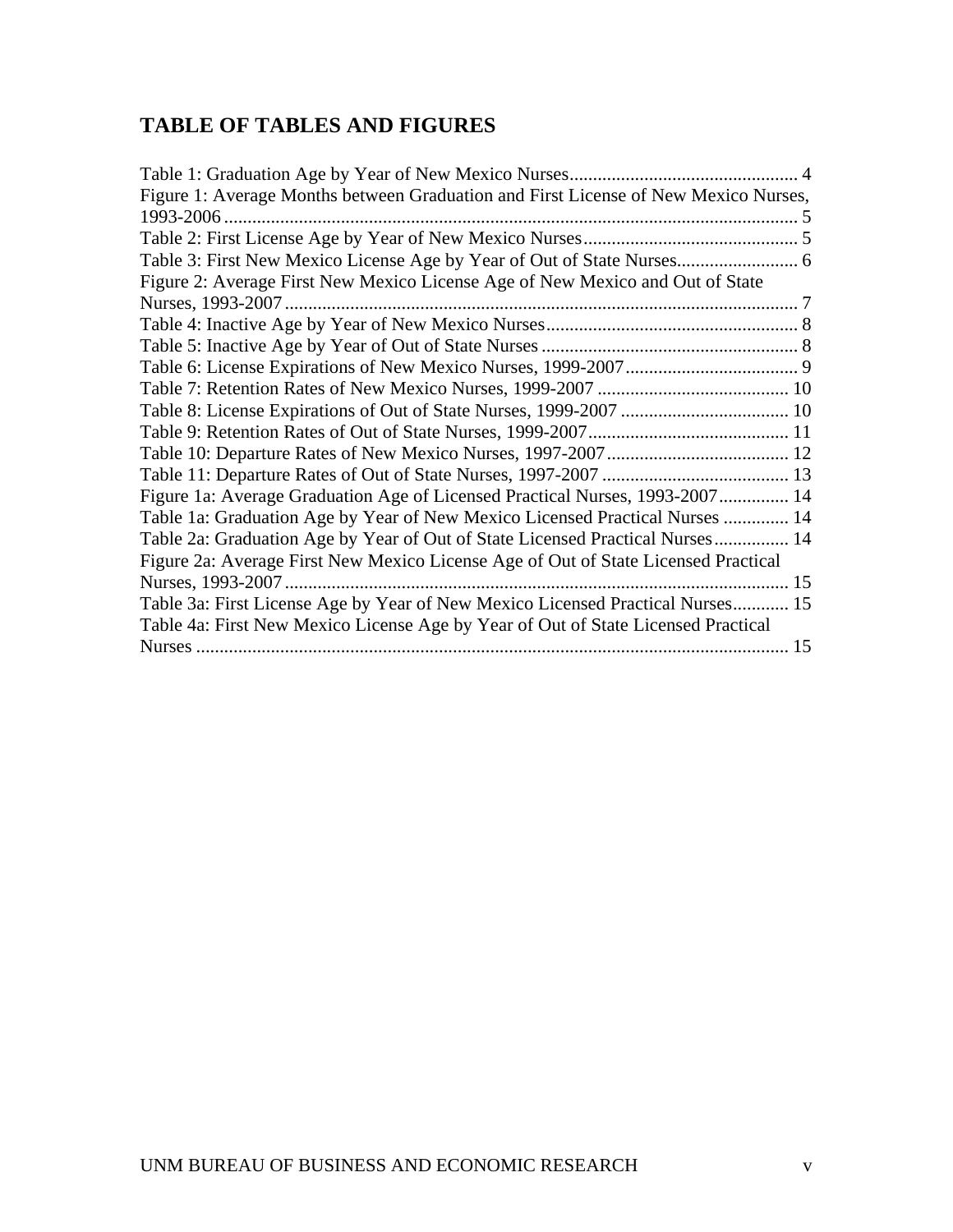# <span id="page-6-0"></span>**INTRODUCTION**

The New Mexico Center for Nursing Excellence (NMCNE) contacted the Bureau of Business and Economic Research (BBER) to analyze data on New Mexico nurses. This is the third and final study BBER subsequently produced. Our first study, "Status of Nurses in New Mexico", used secondary data sources to examine market forces and institutional constraints affecting nurse supply. Our second study, "Employment and Earnings of Licensed Nurses in New Mexico from 1996 to 2006," examined nursing employment and earnings from 1996 to 2006 using employment and earnings records provided by the New Mexico Department of Labor under a confidentiality agreement matched to the New Mexico Board of Nursing's (NMBON) proprietary license database.

This study analyzes recent population dynamics of New Mexico nurses also with the license database from NMBON. NMCNE wants to project future nursing shortages and advocate for a commensurate increase in nursing education resources. In order to do so, a sound understanding of the changing nature of the nursing population is needed. This study explores nursing population dynamics in two sections: inflow and outflow.<sup>[1](#page-6-1)</sup>

The inflow of nurses comes from graduates passing the National Council Licensure Examination – Registered Nurse (NCLEX-RN) and from out of state nurses migrating to New Mexico to practice. The inflow section examines the trend and age distribution of New Mexico nurse graduates over the last 15 years. The inflow section also examines the trend and age distribution of New Mexico and out of state nurses receiving their first New Mexico license over the same period.

The outflow of nurses comes from licenses expiring and from nurses leaving the state. The outflow section examines the trend and age distribution of inactive New Mexico and out of state nurses over the last 10 years. The outflow section also compares cumulative departure rates of New Mexico nurses to out of state nurses by first New Mexico license year.

# **METHODOLOGY**

## **DATA SOURCE**

We used NMBON license data to analyze recent New Mexico nursing trends. NMBON collects administrative and demographic information on nurses from license and license renewal applications. The nursing license database used contains data on nurses who held an active license anytime between January 1, 1997 and February 1, 2008, for a total of 44,056 nurse records. The database contains information on the type of license, certificate of authorization, state of residence, date of birth, date of graduation, date of

<span id="page-6-1"></span> 1 Due to license database limitations we were unable to address internal changes.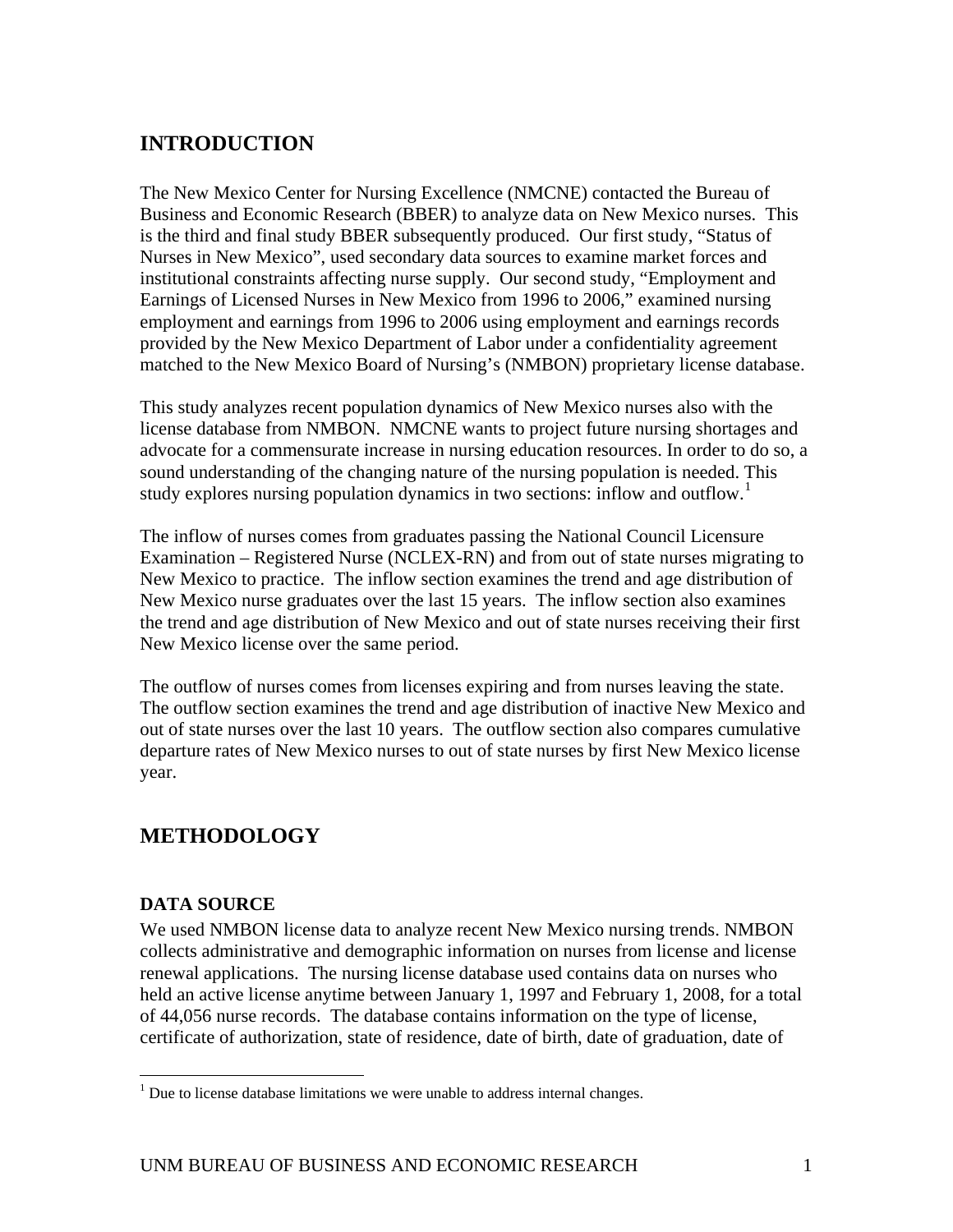<span id="page-7-0"></span>first license, date of license expiration, and license status, among other information particular to nurses.

## **UNIT OF ANALYSIS**

Registered nurses (RNs) are the focus of this study. Information on licensed practical nurses (LPNs) is reported in the appendix without any commentary in the hope it may prove valuable to future studies. The two groups are distinct and face different market forces and should be analyzed separately. We chose to focus on RNs because the majority of nurses in the license database are RNs (the license database contained 37,374 RN records compared to 6,682 LPN records) and because when a nurse transitions from an LPN to an RN, an RN record is created and the LPN record is retained. This practice inflates the number of LPNs on record, since transitions from LPNs to RNs are frequent.

# **DEFINITIONS**

Nurses were defined according through which state they passed the NCLEX-RN. A registered nurse must complete a board approved registered nurse program and pass the NCLEX-RN to become licensed. There were 19,525 nurses who passed the NCLEX-RN through the NMBON and 17,849 nurses who passed the NCLEX-RN through out of state boards that were licensed in New Mexico between 1997 and 2008. We called these groups "New Mexico nurses" and "out of state nurses", respectively.

# **LIMITATIONS**

The analysis was limited because the license database is constantly updated with new information overwriting old information. For example, if a nurse moved, then state, city, zip, and county would be updated and no record of the old address would be kept. Thus we were unable to examine changes of the nursing population coming from within.

We were also unable to examine out-migration trends due to the lack of a date field that would have indicated when a nurse left the state. There were 16,434 nurses whose last state of residence on file was not New Mexico. Instead we analyzed the cumulative departure rate from first New Mexico license.

Foreign-educated nurses also presented a limitation because they are indistinguishable from other nurses in the license data. This limitation is particularly evident in the analysis of New Mexico nurses. $2$  Discussion of the foreign-educated effect on the variable of interest will be presented in the corresponding sections.

<span id="page-7-1"></span><sup>&</sup>lt;sup>2</sup> Foreign-educated nurses are classified under New Mexico nurses since they take the NCLEX-RN through the NMBON.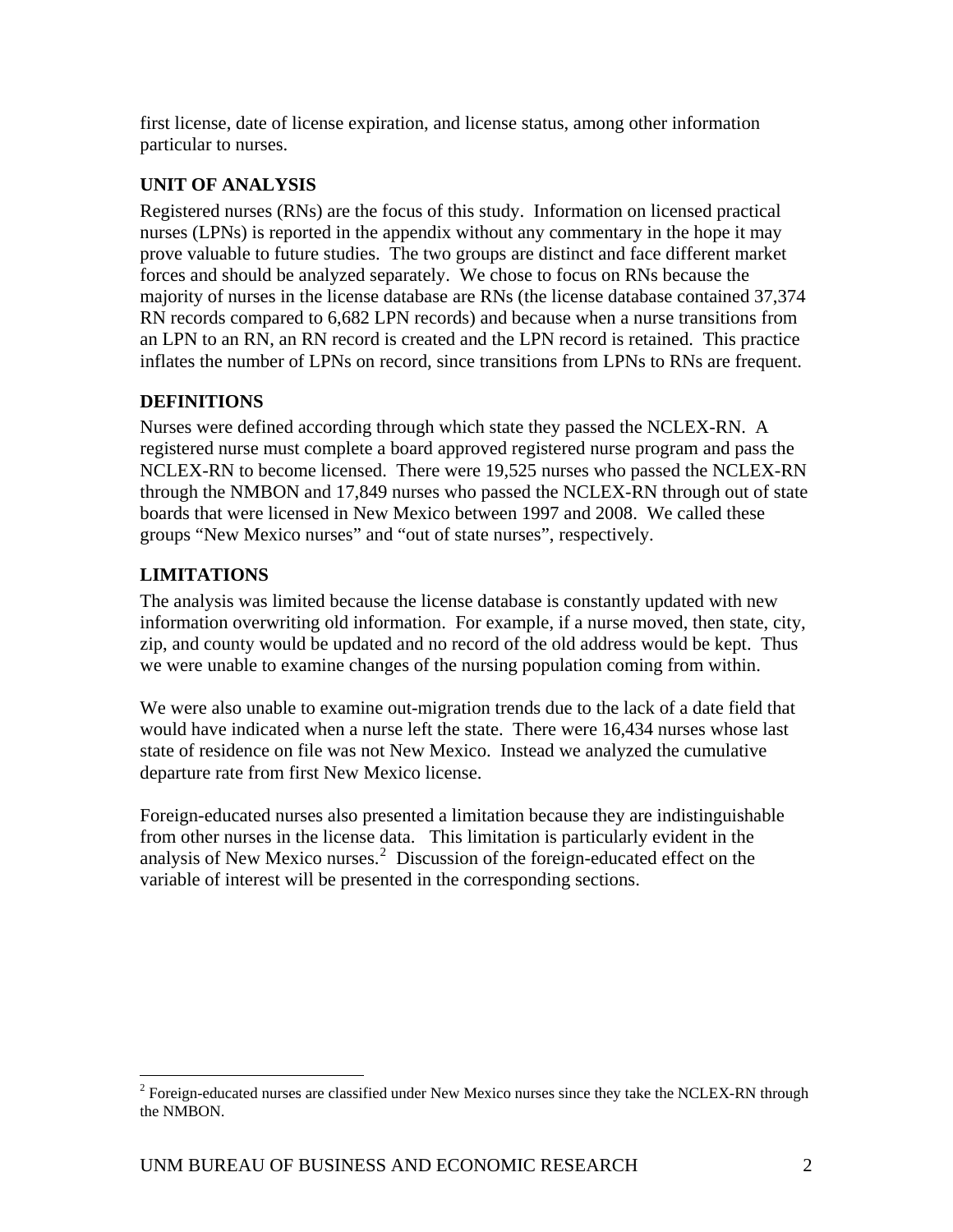# <span id="page-8-0"></span>**INFLOW**

 $\overline{a}$ 

### **NEW MEXICO NURSE GRADUATES**

New Mexico nurse graduates were analyzed from 1993 through 2007, even though 6,772 graduated before 1993. Going back further would skew the graduation age to look younger in previous years, since older graduates from previous years are more likely to have left the workforce, leaving a higher proportion of younger graduates. For example, a 45 year old nurse graduate from 1970 would be less likely hold an active license between 1997 and 2008 (when active nurses were selected for the database) than a 20 year old nurse graduate from the same year. The 45 year old graduate would be 72 years old in 1997 while the 20 year old graduate would be 49 years old. Evidence of young graduation bias persisted into the early 1990s.

Our first study found New Mexico nurses are old and the current shortage will persist as nurses retire.<sup>[3](#page-8-1)</sup> The nursing age structure has several causes, two of which are "... fewer young nurses entering the RN population, … , and older graduates from initial nursing education programs entering the RN population", according to the U.S. Department of Health and Human Services.<sup>[4](#page-8-2)</sup>

The number of nurses graduating younger than 25 years old decreased from 1993-1997 to 2003-2007 by 473. Table 1 shows the graduation age of New Mexico nurses over time with total nurse graduates by period. Also, the percentage of nurses graduating younger than 25 years old decreased each successive period, from 53% in 1993-1997 to 40% in 2003-2007. Consequently, the growth of nurses graduating occurred mostly in nurses older than 25 years old. The average nurse graduation age increased from 27.9 years in 1993 to 31.5 years in 2007.

<span id="page-8-1"></span> $3$  Ruiz, Daren. University of New Mexico, Bureau of Business and Economic Research. (December 2007). "Status of Nurses in New Mexico"

<span id="page-8-2"></span><sup>&</sup>lt;sup>4</sup> U.S. Department of Health and Human Services, Health Resources and Services Administration, Bureau of Health Professions, Division of Nursing. (March 2000). "The Registered Nurse Population: Findings from the National Sample Survey of Registered Nurses".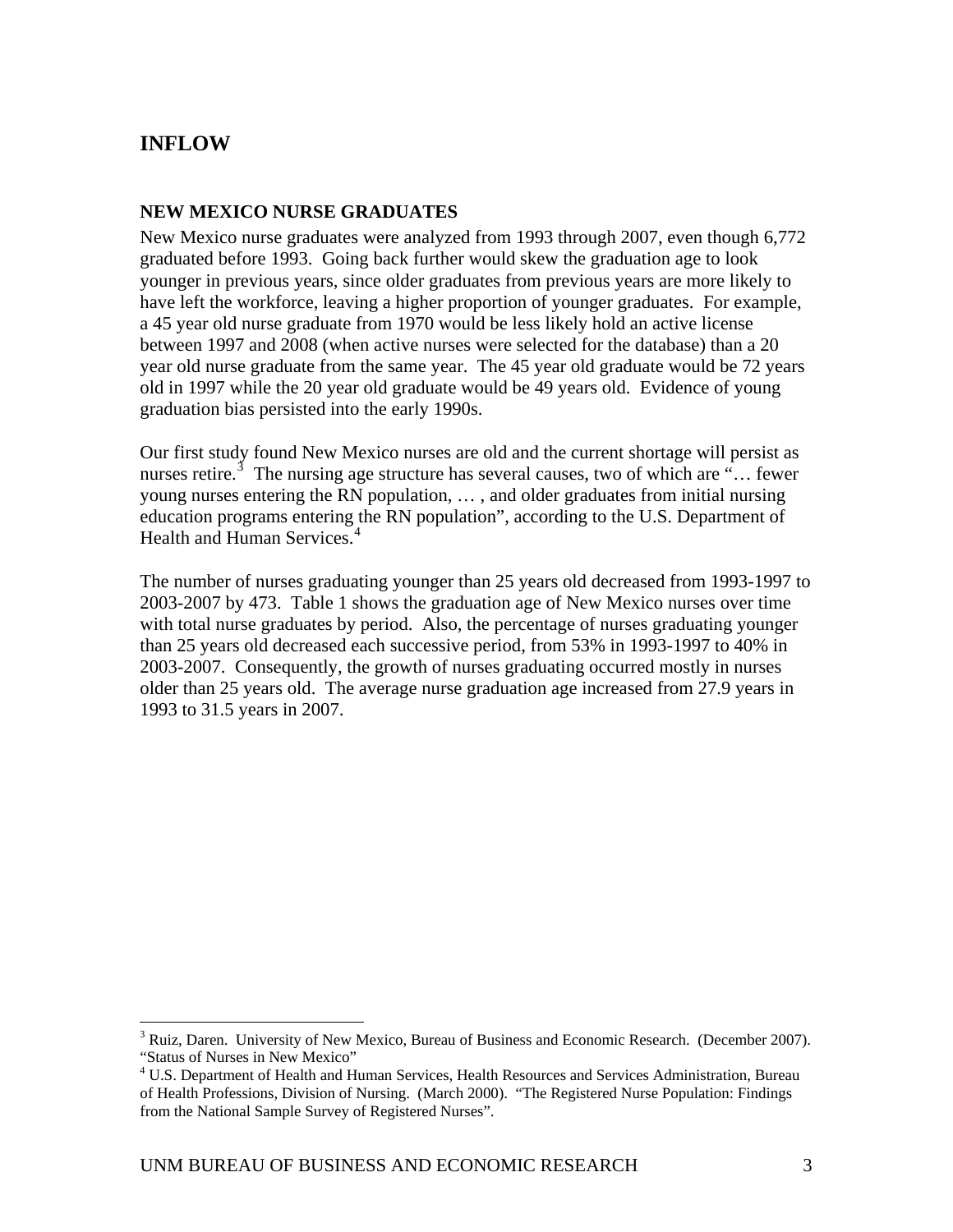<span id="page-9-0"></span>The growth in the number of nurses graduating during the periods in review occurred in 2003-2007, when 1,037 more nurses graduated than the previous period (1998-2002) and 232 more nurses graduated than the initial period (1993-1997).

|                        |          |           |           |           | Graduation Age |           |           |           |           |                    |        |
|------------------------|----------|-----------|-----------|-----------|----------------|-----------|-----------|-----------|-----------|--------------------|--------|
| <b>Graduation Year</b> | UNDER 25 | $25 - 29$ | $30 - 34$ | $35 - 39$ | $40 - 44$      | $45 - 49$ | $50 - 54$ | $55 - 59$ | $60 - 64$ | OVER <sub>65</sub> | Total  |
|                        | 2.328    | 644       | 502       | 433       | 312            | 151       | 50        |           |           |                    | 4.431  |
| 1993 - 1997            | 53%      | 15%       | 11%       | 10%       | 7%             | 3%        | $1\%$     | 0%        | 0%        | 0%                 |        |
| 1998 - 2002            | .699     | 708       | 458       | 311       | 253            | 135       | 54        | 8         |           |                    | 3.626  |
|                        | 47%      | 20%       | 13%       | 9%        | 7%             | 4%        | $1\%$     | 0%        | 0%        | 0%                 |        |
| 2003 - 2007            | .855     | 985       | 670       | 509       | 296            | 197       | 104       | 42        |           |                    | 4.663  |
|                        | 40%      | 21%       | 14%       | 11%       | 6%             | 4%        | 2%        | 1%        | 0%        | 0%                 |        |
| Total                  | 5.882    | 2.337     | .630      | .253      | 861            | 483       | 208       | 61        |           |                    | 12.720 |

#### **Table 1: Graduation Age by Year of New Mexico Nurses**

Frequency Missing = 33

 $\overline{a}$ 

Source: BBER calculations based on NMBON license database, July 2008. Note: 6,772 New Mexico nurses graduated before 1993.

## **TIME BETWEEN GRADUATION AND FIRST LICENSE OF NEW MEXICO NURSES**

After graduating from a board approved registered nursing program, prospective nurses must pass the NCLEX-RN to become licensed. The time between graduation and first license steadily decreased for New Mexico nurses. Figure 1 shows the average months between graduation and first license of New Mexico nurses rapidly declined, from a high of 7[5](#page-9-1).4 months in 1993 to a low of 8.1 months in  $2006$ <sup>5</sup>. It appears efficiency gains from decreasing time between graduation and first license are approaching their limit and there is little room for improvement.<sup>[6](#page-9-2)</sup>

The administration of the NCLEX-RN could explain the long lag between graduation and first license in the mid 1990s. The exam was hand written and given only twice a year.<sup>[7](#page-9-3)</sup> Also, the exam took a long time to grade and if the applicant failed they had to wait a year before they could retake it. Currently, the NCLEX-RN is computer based with little scheduling restriction. The results are almost instantaneous and if the applicant fails they do not need to wait a year to retake it.

<span id="page-9-1"></span> $5$  We did not include 2007 because there may still be prospective nurses who graduated in 2007 but have not yet passed the NCLEX-RN and received their license.

<span id="page-9-2"></span> $6$  The gain of 67.4 months should increase the work life of a nurse. However, if the time between graduation and first license continues to shorten, nurses could feel rushed into duty and leave the profession. Care must be taken in balancing extending work life and retaining new nurses.

<span id="page-9-3"></span> $7$  This narrative is based upon a discussion with Pat Boyle, Executive Director of the New Mexico Center for Nursing Excellence in August 2008.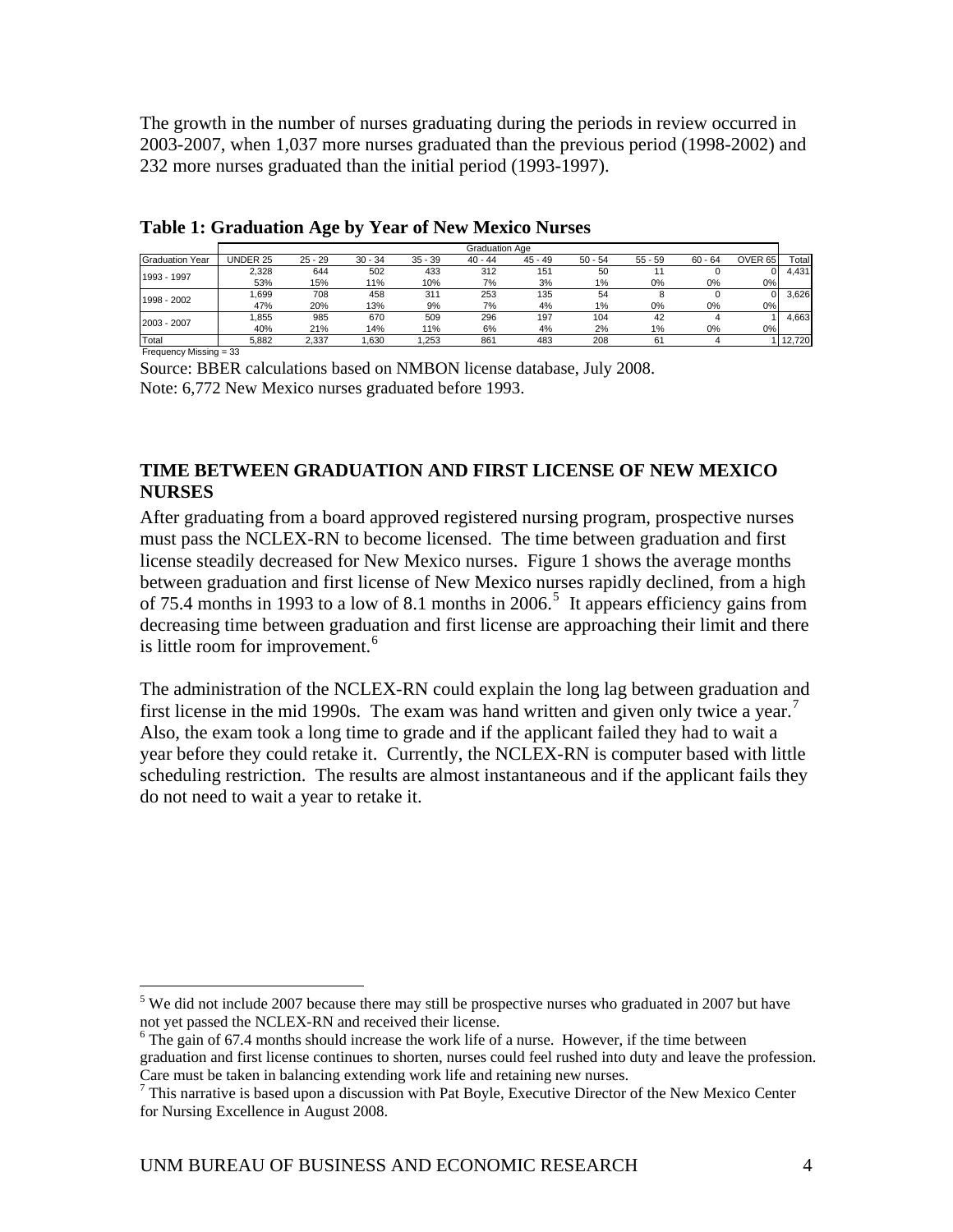

<span id="page-10-0"></span>**Figure 1: Average Months between Graduation and First License of New Mexico Nurses, 1993-2006** 

Source: BBER calculations based on NMBON license database, July 2008.

#### **FIRST LICENSE**

Despite the increased graduation age, the shortened time between graduation and first license led to a younger first license age for New Mexico nurses. Table 2 shows the first license age by first license year of New Mexico nurses. The percentage of nurses receiving their first license younger than 40 years old increased each successive period, from 75% in 1993-1997 to 85% in 2003-2007. The average first license age decreased from 33.5 years in 1993 to 31.8 years in 2007.

**Table 2: First License Age by Year of New Mexico Nurses** 

|                  |          |           |           |           | 1st License Age |           |           |           |           |         |        |
|------------------|----------|-----------|-----------|-----------|-----------------|-----------|-----------|-----------|-----------|---------|--------|
| 1st License Year | UNDER 25 | $25 - 29$ | $30 - 34$ | $35 - 39$ | $40 - 44$       | $45 - 49$ | $50 - 54$ | $55 - 59$ | $60 - 64$ | OVER 65 | Total  |
| 1993 - 1997      | 461      | 526       | 465       | 418       | 336             | 205       | 58        | 20        |           |         | 2.492  |
|                  | 19%      | 21%       | 19%       | 17%       | 13%             | 8%        | 2%        | 1%        | 0%        | $0\%$   |        |
| 1998 - 2002      | 479      | 624       | 447       | 311       | 257             | 153       | 64        | 12        |           | 01      | 2.349  |
|                  | 20%      | 27%       | 19%       | 13%       | 11%             | 7%        | 3%        | $1\%$     | 0%        | $0\%$   |        |
| 2003 - 2007      | .676     | 2,373     | 2,569     | 1,502     | 701             | 435       | 216       | 68        |           |         | 9.552  |
|                  | 18%      | 25%       | 27%       | 16%       | 7%              | 5%        | 2%        | $1\%$     | 0%        | $0\%$   |        |
| 2008             | 48       | 40        | 36        | 36        | 12              | 6         |           |           |           | 01      | 183    |
|                  | 26%      | 22%       | 20%       | 20%       | 7%              | 3%        | 1%        | 1%        | 1%        | 0%      |        |
| Total            | 2.664    | 3.563     | 3.517     | 2.267     | .306            | 799       | 340       | 102       | 17        |         | 14,576 |

Frequency Missing = 2

Source: BBER calculations based on NMBON license database, July 2008. Note: 4,947 New Mexico nurses received their first license before 1993.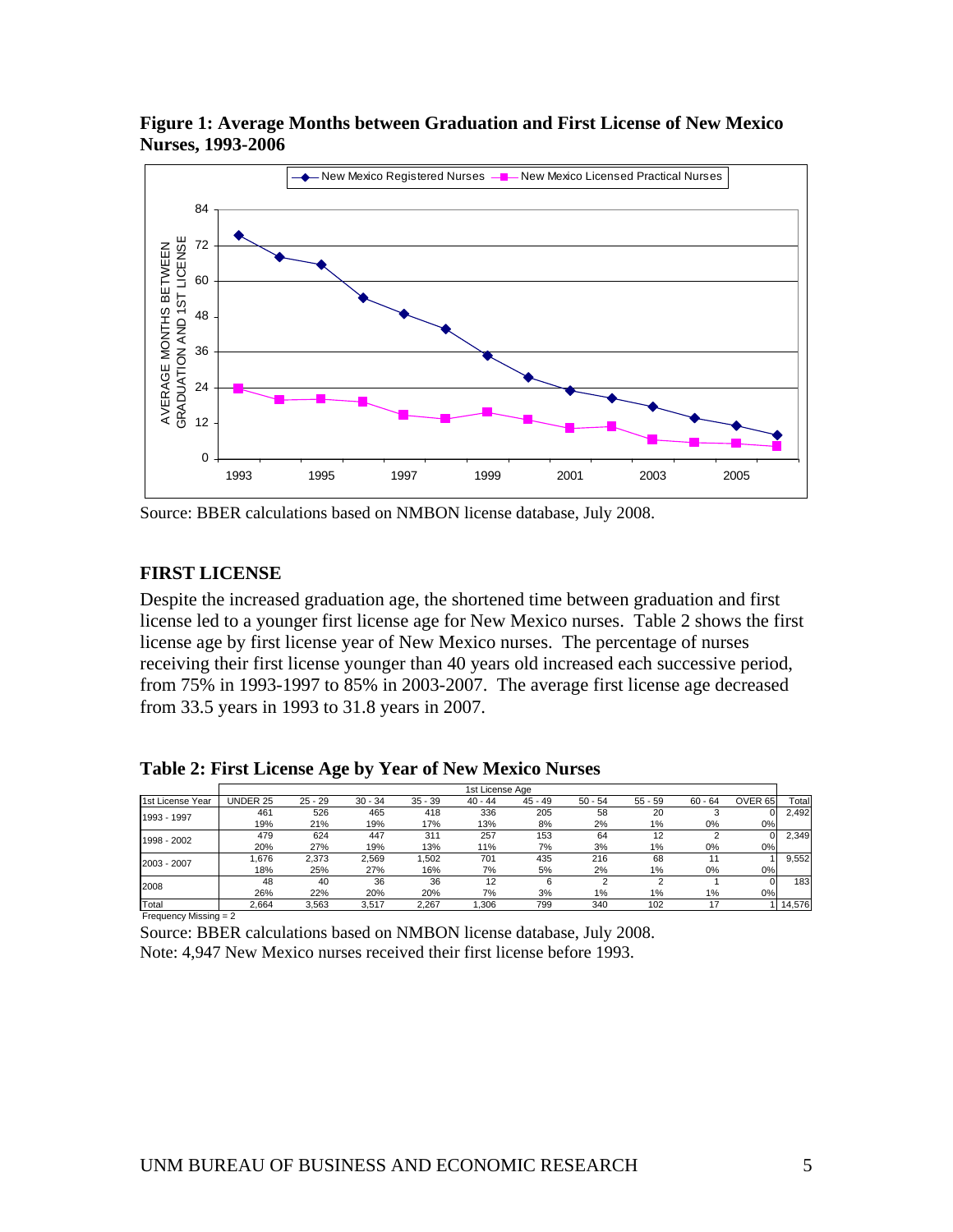## <span id="page-11-0"></span>**OUT OF STATE NURSES**

Our first study showed high nursing wages increased the interest in the profession as the number of nurses educated in New Mexico and passing the NCLEX-RN increased each year since  $2002$ .<sup>[8](#page-11-1)</sup> For out of state nurses, wages are high enough not to dissuade migration to New Mexico.

Although the number of New Mexico nurses (19,525) is close to the number of out of state nurses (17,849), the trend of when each group became first licensed in New Mexico is much different. The number of New Mexico nurses receiving their first license is nearly constant from 1993-1997 to 1998-2002 and then triples from 1998-2002 to 2003-2007. However, out of state nurses receiving their first New Mexico license steadily increased from 1993-1997 to 2003-2007. Table 3 shows the first New Mexico license age by year of out of state nurses over time.<sup>[9](#page-11-2)</sup>

The growth in the number of out of state nurses receiving their first New Mexico license between the 1993-1997 and 2003-2007 periods occurred mostly in the older age groups. There were 1,599 more out of state nurses 45 years or older receiving their first New Mexico license compared to only 116 more out of state nurses receiving their first New Mexico license younger than 45 years old. This pulled the average first New Mexico license age of out of state nurses up from 39.8 years in 1993 to 45.3 years in 2007. Overall, the largest age group of out of state nurses receiving their first New Mexico license was the 45-49 group with 17% of the total.

|                  |          |           |           |           | 1st NM License Age |           |           |           |           |                    |            |
|------------------|----------|-----------|-----------|-----------|--------------------|-----------|-----------|-----------|-----------|--------------------|------------|
| 1st License Year | UNDER 25 | $25 - 29$ | $30 - 34$ | $35 - 39$ | $40 - 44$          | $45 - 49$ | $50 - 54$ | $55 - 59$ | $60 - 64$ | OVER <sub>65</sub> | Totall     |
| 1993 - 1997      | 175      | 445       | 519       | 619       | 701                | 524       | 336       | 161       | 62        | 16                 | 3.558      |
|                  | 5%       | 13%       | 15%       | 17%       | 20%                | 15%       | 9%        | 5%        | 2%        | 0%                 |            |
| 1998 - 2002      | 142      | 544       | 544       | 592       | 656                | 738       | 562       | 263       | 97        | 34                 | 4.172      |
|                  | 3%       | 13%       | 13%       | 14%       | 16%                | 18%       | 13%       | 6%        | 2%        | $1\%$              |            |
| 2003 - 2007      | 166      | 526       | 627       | 570       | 686                | 903       | 833       | 604       | 270       | 88                 | 5.273      |
|                  | 3%       | 10%       | 12%       | 11%       | 13%                | 17%       | 16%       | 11%       | 5%        | 2%                 |            |
| 2008             | 5        |           |           |           | 10                 |           | 15        | 15        | າ         |                    | 78         |
|                  | 6%       | 9%        | 10%       | 10%       | 13%                | 9%        | 19%       | 19%       | 3%        | 1%                 |            |
| Total            | 488      | .522      | .698      | .789      | 2,053              | 2.172     | .746      | 1.043     | 431       |                    | 139 13,081 |

**Table 3: First New Mexico License Age by Year of Out of State Nurses** 

Frequency Missing = 5

 $\overline{a}$ 

Source: BBER calculations based on NMBON license database, July 2008. Note: 4,763 out of state nurses received their first New Mexico license before 1993.

Figure 2 compares the average first New Mexico license age of New Mexico nurses to that of out of state nurses. The figure clearly shows the diverging average age of entry into New Mexico practice. The average first license age slowly declined for New Mexico nurses while the average first New Mexico license age of out of state nurses steadily increased. The difference in average first license age between the two groups increased from 6.3 years in 1993 to 13.4 years in 2007.

<span id="page-11-1"></span><sup>&</sup>lt;sup>8</sup> Ruiz, Daren. University of New Mexico, Bureau of Business and Economic Research. (December 2007). "Status of Nurses in New Mexico"

<span id="page-11-2"></span> $9$  Out of state nurses were analyzed from 1993 through 2007, even though 4,763 received their first New Mexico license before 1993, to avoid young first license bias.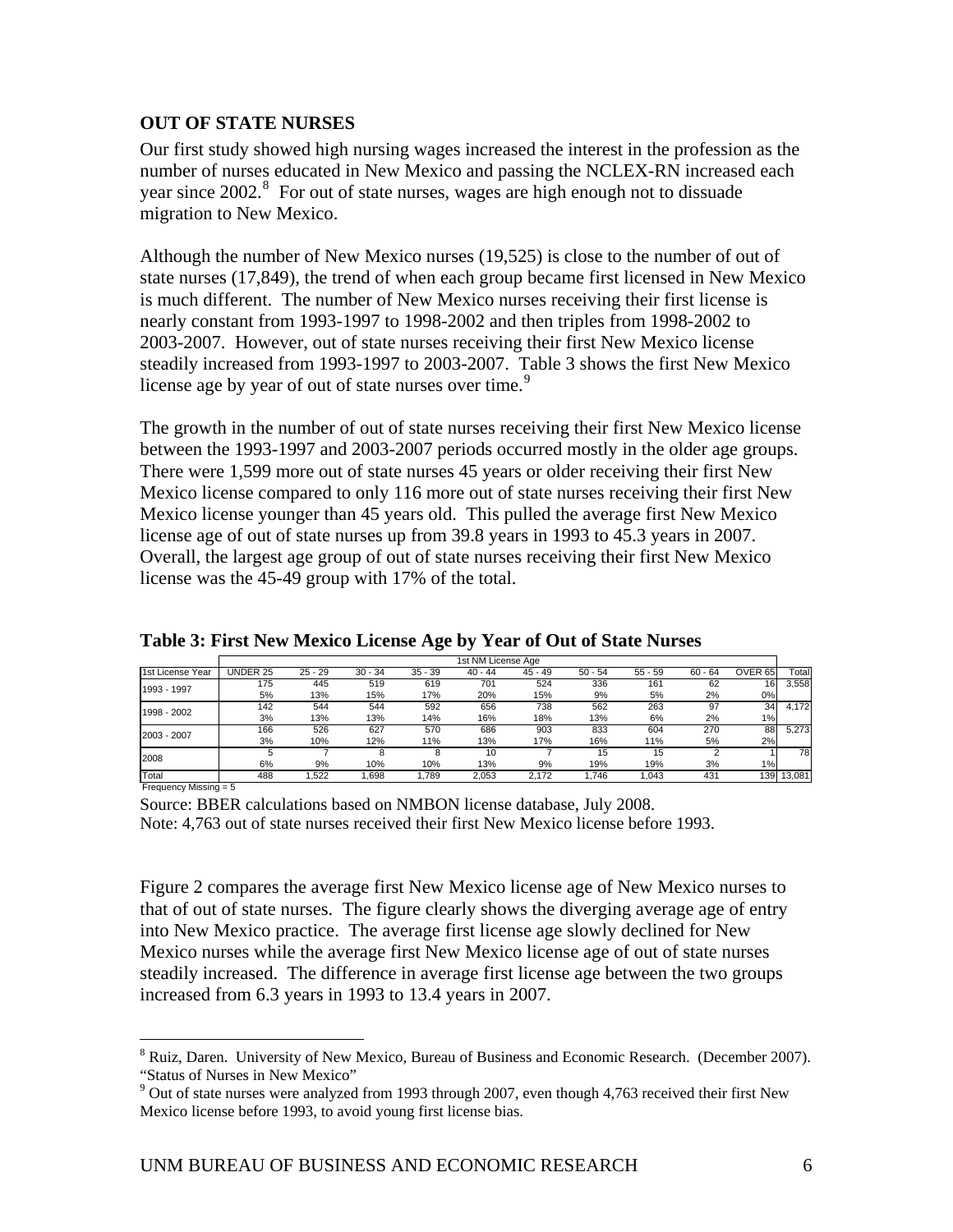

<span id="page-12-0"></span>**Figure 2: Average First New Mexico License Age of New Mexico and Out of State Nurses, 1993-2007** 

Source: BBER calculations based on NMBON license database, July 2008.

# **OUTFLOW**

 $\overline{a}$ 

## **INACTIVE NURSES**

We queried inactive New Mexico nurses by selecting New Mexico nurses from the license database whose status was not active<sup>[10](#page-12-1)</sup> and whose last state of residence on file was New Mexico. Similarly, inactive out of state nurses were queried by selecting out of state nurses from the license database whose status was not active and whose last state of residence on file was New Mexico. It is important to note that neither selection includes nurses whose last state of residence was not New Mexico.

Out of state nurses accounted for twice as many of the inactive records, 3,462 compared to 1,576, even though New Mexico nurses accounted for more than half of the records in the database, 19,525 compared to 17,849. Table 4 and Table 5 show inactive age by year of New Mexico and out of state nurses. Inactive New Mexico nurses increased by 59.4% from the 1998-2002 period to the 2003-2007 period, while inactive out of state nurses increased by only 18.6%.

<span id="page-12-1"></span><sup>&</sup>lt;sup>10</sup> These include status types of "lapsed", "suspended", "inactive-good standing", "deceased", "void", or "application incomplete".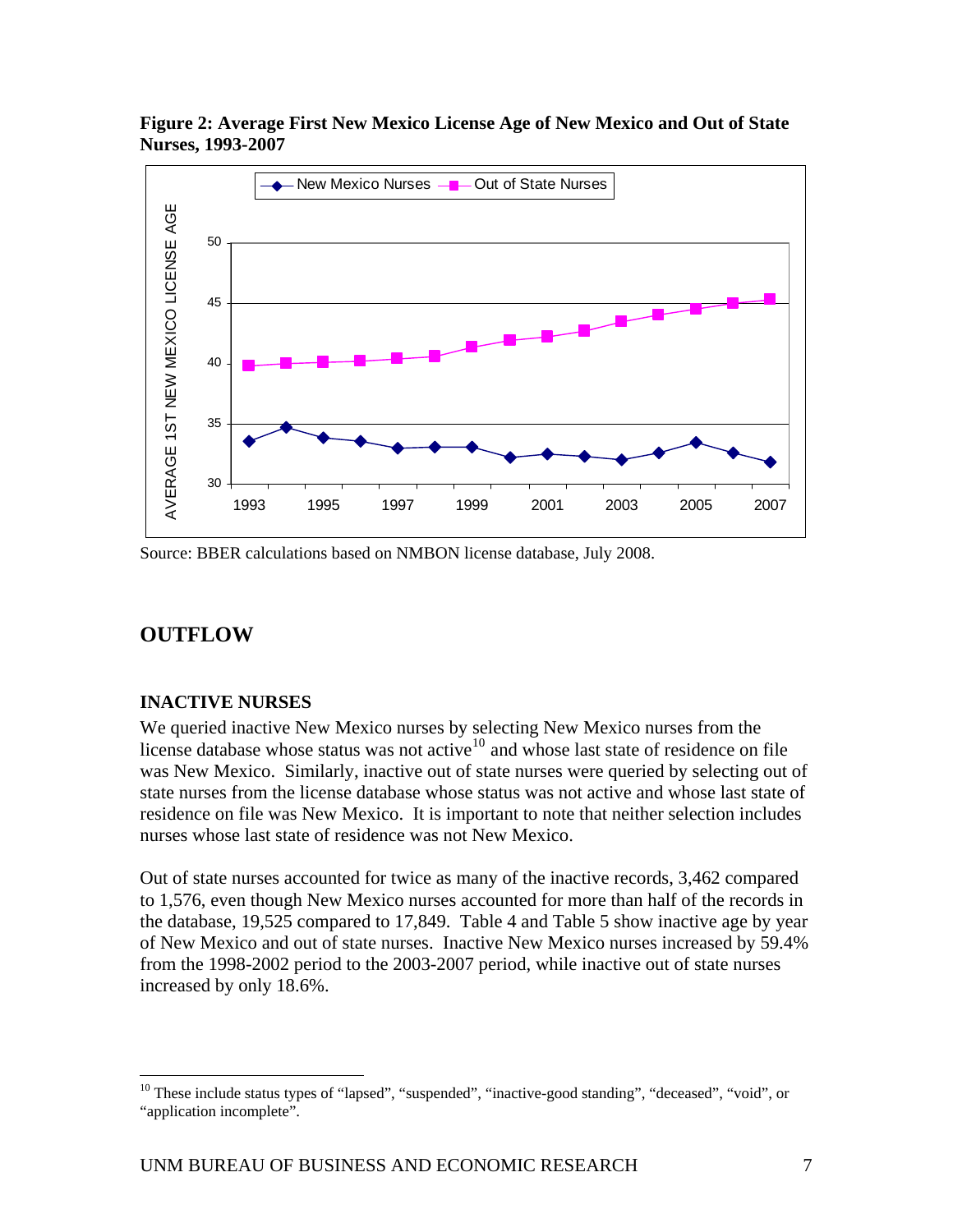|                      |          |           |           |           | Inactive Age |           |           |           |           |         |           |
|----------------------|----------|-----------|-----------|-----------|--------------|-----------|-----------|-----------|-----------|---------|-----------|
| <b>Inactive Year</b> | UNDER 25 | $25 - 29$ | $30 - 34$ | $35 - 39$ | $40 - 44$    | $45 - 49$ | $50 - 54$ | $55 - 59$ | $60 - 64$ | OVER 65 | Total     |
| 1930 - 1997          |          |           |           |           |              |           |           |           |           |         |           |
|                      | 14%      | 29%       | 0%        | 0%        | 0%           | 14%       | 14%       | $0\%$     | 29%       | 0%      |           |
| 1998 - 2002          |          | 38        | 85        | 57        | 91           | 61        | 92        | 42        | 77        | 50      | 599       |
|                      | 1%       | 6%        | 14%       | 10%       | 15%          | 10%       | 15%       | 7%        | 13%       | 8%      |           |
| 2003 - 2007          | 15       | 56        | 130       | 84        | 134          | 90        | 141       | 89        | 102       | 1141    | 955       |
|                      | 2%       | 6%        | 14%       | 9%        | 14%          | 9%        | 15%       | 9%        | 11%       | 12%     |           |
| 2008                 |          |           |           |           |              |           |           |           |           | 5       | 15        |
|                      | $0\%$    | $0\%$     | 7%        | 7%        | $0\%$        | 13%       | 13%       | 20%       | 7%        | 33%     |           |
| Total                | 22       | 96        | 216       | 142       | 225          | 154       | 236       | 134       | 182       |         | 169 1,576 |

# <span id="page-13-0"></span>**Table 4: Inactive Age by Year of New Mexico Nurses**

Source: BBER calculations based on NMBON license database, July 2008.

# **Table 5: Inactive Age by Year of Out of State Nurses**

|                      |          |           |           |           | Inactive Age |           |           |           |           |                    |           |
|----------------------|----------|-----------|-----------|-----------|--------------|-----------|-----------|-----------|-----------|--------------------|-----------|
| <b>Inactive Year</b> | UNDER 25 | $25 - 29$ | $30 - 34$ | $35 - 39$ | $40 - 44$    | $45 - 49$ | $50 - 54$ | $55 - 59$ | $60 - 64$ | OVER <sub>65</sub> | Total     |
| 1930 - 1997          |          |           |           |           |              |           |           |           |           |                    | 11        |
|                      | 9%       | $0\%$     | 18%       | 9%        | 18%          | 18%       | $0\%$     | 0%        | 18%       | 9%                 |           |
| 1998 - 2002          | 9        | 67        | 153       | 121       | 228          | 193       | 227       | 144       | 188       | 232                | 1,562     |
|                      | 1%       | 4%        | 10%       | 8%        | 15%          | 12%       | 15%       | 9%        | 12%       | 15%                |           |
| 2003 - 2007          | 5        | 68        | 187       | 114       | 205          | 178       | 317       | 178       | 263       | 338                | 1,853     |
|                      | $0\%$    | 4%        | 10%       | 6%        | 11%          | 10%       | 17%       | 10%       | 14%       | 18%                |           |
| 2008                 |          |           |           |           |              |           | 6         | 5         |           |                    | 36        |
|                      | $0\%$    | 3%        | $0\%$     | 3%        | 11%          | 8%        | 17%       | 14%       | 19%       | 25%                |           |
| Total                | 15       | 136       | 342       | 237       | 439          | 376       | 550       | 327       | 460       |                    | 580 3,462 |

Source: BBER calculations based on NMBON license database, July 2008.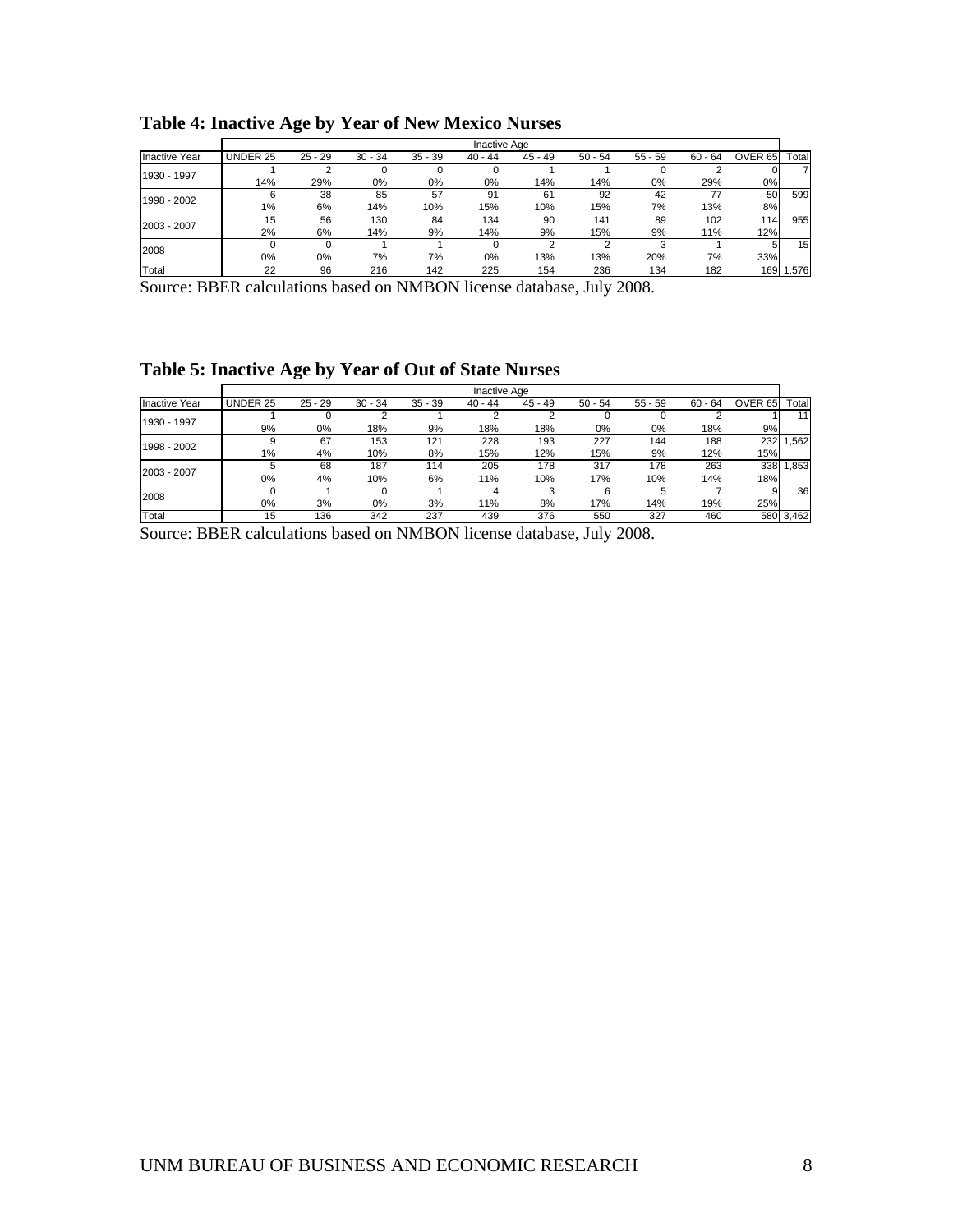## <span id="page-14-0"></span>**New Mexico Nurse Retention Rates**

The first two years are critical for retaining New Mexico nurses. Table 6 shows license expirations of New Mexico nurses still residing in state by first license year. Most expirations occurred at the first possible chance, two years after issuance.<sup>[11](#page-14-1)</sup> Of the first licenses issued to New Mexico nurses from the 1997 cohort, 24 did not renew in 1999. The license expirations are relatively steady thereafter. The pattern remains the same for the following cohorts, the largest number of licenses expire at the first possible chance, then drop to a lower level of expirations in subsequent years.

| First<br>License   | New Mexico Nurse License Expirations |      |      |      |      |      |      |      |                 | <b>Total Licenses Issued</b><br>to New Mexico Nurses |
|--------------------|--------------------------------------|------|------|------|------|------|------|------|-----------------|------------------------------------------------------|
| Year               | 1999                                 | 2000 | 2001 | 2002 | 2003 | 2004 | 2005 | 2006 | 2007            | Residing in NM                                       |
| 1997               | 24                                   |      | 13   |      | 11   | 3    | 18   |      | 12              | 379                                                  |
| 1998               |                                      | 18   |      | 12   |      | 11   |      | 9    |                 | 361                                                  |
| 1999               |                                      |      | 25   |      | 22   |      | 13   |      | 15 <sup>1</sup> | 367                                                  |
| 2000               |                                      |      |      | 25   |      | 13   | 3    | 6    |                 | 357                                                  |
| 2001               |                                      |      |      |      | 25   |      | 12   | 1    | 20l             | 378                                                  |
| 2002               |                                      |      |      |      |      | 18   |      | 13   |                 | 357                                                  |
| 2003               |                                      |      |      |      |      |      | 28   |      | 21              | 411                                                  |
| 2004               |                                      |      |      |      |      |      |      | 26   |                 | 488                                                  |
| 2005               |                                      |      |      |      |      |      |      |      | 39              | 578                                                  |
| <b>Grand Total</b> | 24                                   | 18   | 38   | 38   | 58   | 45   | 74   | 56   | 109             | 3,676                                                |

**Table 6: License Expirations of New Mexico Nurses, 1999-2007** 

Source: BBER calculations based on NMBON license database, July 2008. Note: Residing in New Mexico as of 2008 February 1.

The retention rate normalizes the variation in the absolute number of license expirations in terms of the percentage remaining so we can compare the relative size of license expirations for different cohorts. Table 7 shows retention rates of New Mexico nurses by first license year. Of the first licenses issued to New Mexico nurses from the 1997 cohort, 94% retained an active license in 1999 and 90% retained an active license in 2001.

Historically, the New Mexico nurse initial retention (two years after issuance) rate has been between 93% and 95% and the secondary retention rate (four years after issuance) has been between 87% and 92%.

 $\overline{a}$ 

<span id="page-14-1"></span> $11$  License expirations provide an upper bound for nursing retention rates. Nurses may renew their license even though they do not plan to work as a nurse. However, mandated continuing education and license renewal fees may limit this practice. Also, license expirations do not take into account the nurse's status, whether the nurse is suspended, deceased, etc. Additionally, continuous renewal is assumed between first license and license expiration. As noted earlier, the NMBON license database is continuously updated, and license expiration date changes with each renewal.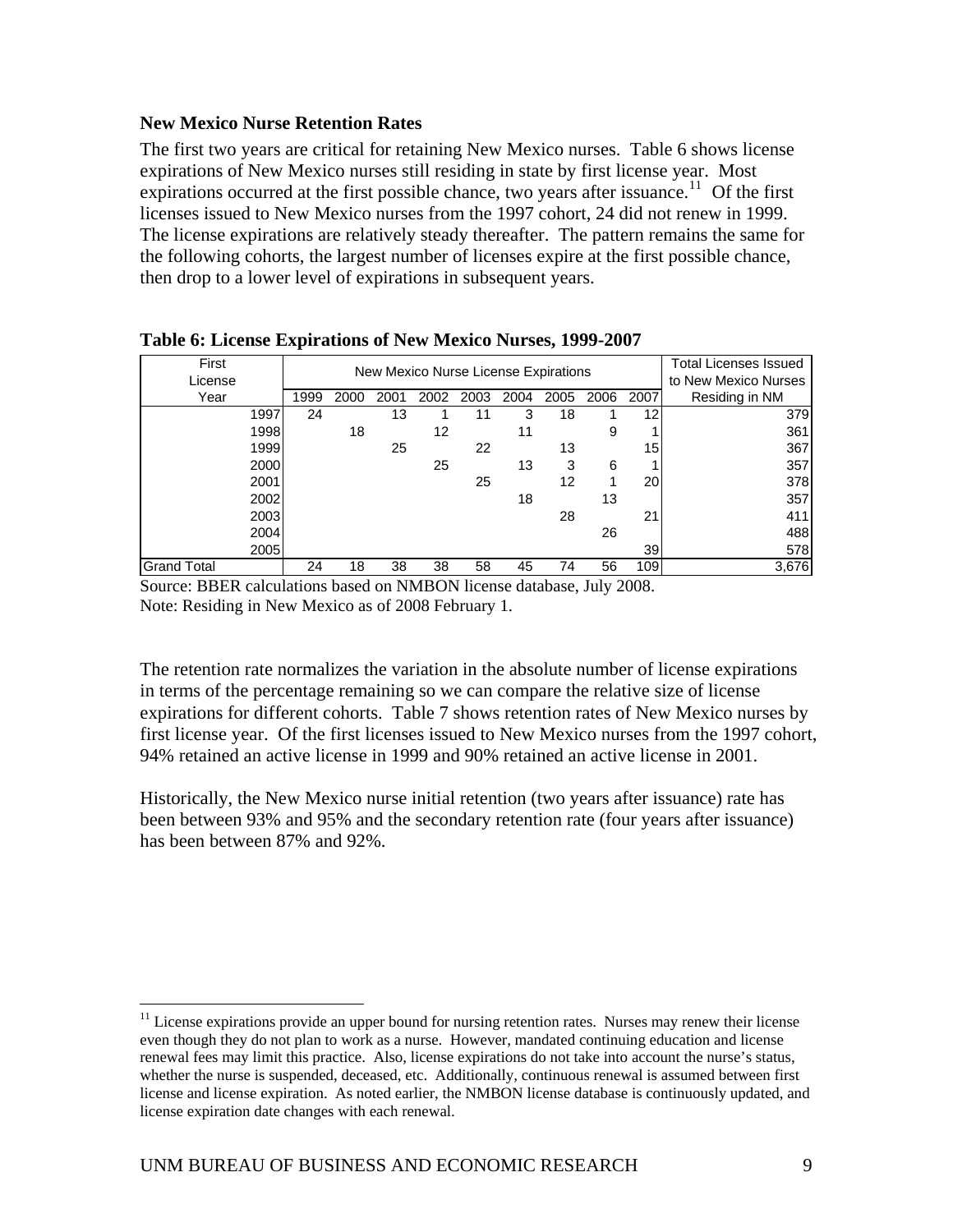| First        |      | New Mexico Nurse Survival Rates |      |      |      |      |      |      |      |  |  |
|--------------|------|---------------------------------|------|------|------|------|------|------|------|--|--|
| License Year | 1999 | 2000                            | 2001 | 2002 | 2003 | 2004 | 2005 | 2006 | 2007 |  |  |
| 1997         | 0.94 | 0.94                            | 0.90 | 0.90 | 0.87 | 0.86 | 0.82 | 0.81 | 0.78 |  |  |
| 1998         |      | 0.95                            | 0.95 | 0.92 | 0.92 | 0.89 | 0.89 | 0.86 | 0.86 |  |  |
| 1999         |      |                                 | 0.93 | 0.93 | 0.87 | 0.87 | 0.84 | 0.84 | 0.80 |  |  |
| 2000         |      |                                 |      | 0.93 | 0.93 | 0.89 | 0.89 | 0.87 | 0.87 |  |  |
| 2001         |      |                                 |      |      | 0.93 | 0.93 | 0.90 | 0.90 | 0.85 |  |  |
| 2002         |      |                                 |      |      |      | 0.95 | 0.95 | 0.91 | 0.91 |  |  |
| 2003         |      |                                 |      |      |      |      | 0.93 | 0.93 | 0.88 |  |  |
| 2004         |      |                                 |      |      |      |      |      | 0.95 | 0.95 |  |  |
| 2005         |      |                                 |      |      |      |      |      |      | 0.93 |  |  |

<span id="page-15-0"></span>**Table 7: Retention Rates of New Mexico Nurses, 1999-2007** 

Source: BBER calculations based on NMBON license database, July 2008.

The cumulative retention rate is taken to be the ratio of actively licensed and residing in state nurses in 2007 to the number of nurses in a given initial license year. Table 7 shows approximately 78% of the New Mexico nurses first licensed in 1997 held an active license and resided in state in 2007. For the most part, the cumulative retention rate increases from the 1997 cohort to the 2005 cohort.

#### **Out of State Nurse Retention Rates**

The first four years are critical in retaining out of state nurses. Table 8 shows license expirations of out of state nurses still residing in state by first <sup>New</sup> Mexico license year with most license expirations occurring at the first possible chance, two years after issuance. Of the first licenses issued to out of state nurses from the 1997 cohort, 123 did not renew in 1999. The second chance to renew produces the second largest license expiration group. Of the remaining nurses from 1997, 47 did not renew their license in 2001. After the first four years, the number of license expirations steadily drops off for out of state nurses. The pattern remains the same for the following cohorts.

| First<br>New Mexico |      |      | Out of State Nurse License Expirations |      | Total Licenses Issued<br>to Out of State Nurses |      |      |      |      |                |
|---------------------|------|------|----------------------------------------|------|-------------------------------------------------|------|------|------|------|----------------|
| License Year        | 1999 | 2000 | 2001                                   | 2002 | 2003                                            | 2004 | 2005 | 2006 | 2007 | Residing in NM |
| 1997                | 123  |      | 47                                     |      | 25                                              | 2    | 19   | 2    | 22   | 461            |
| 1998                |      | 115  |                                        | 56   | 2                                               | 24   | 3    | 15   | 4    | 425            |
| 1999                |      |      | 89                                     |      | 34                                              |      | 22   | 2    | 16   | 379            |
| 2000                |      |      |                                        | 98   |                                                 | 39   | 2    | 21   | 5    | 367            |
| 2001                |      |      |                                        |      | 97                                              |      | 44   |      | 46   | 374            |
| 2002                |      |      |                                        |      |                                                 | 92   |      | 43   |      | 384            |
| 2003                |      |      |                                        |      |                                                 |      | 169  |      | 62   | 597            |
| 2004                |      |      |                                        |      |                                                 |      |      | 125  |      | 464            |
| 2005                |      |      |                                        |      |                                                 |      |      |      | 88   | 398            |
| <b>Grand Total</b>  | 123  | 115  | 136                                    | 154  | 158                                             | 157  | 259  | 209  | 244  | 3,849          |

**Table 8: License Expirations of Out of State Nurses, 1999-2007** 

Source: BBER calculations based on NMBON license database, July 2008. Note: Residing in New Mexico as of 2008 February 1.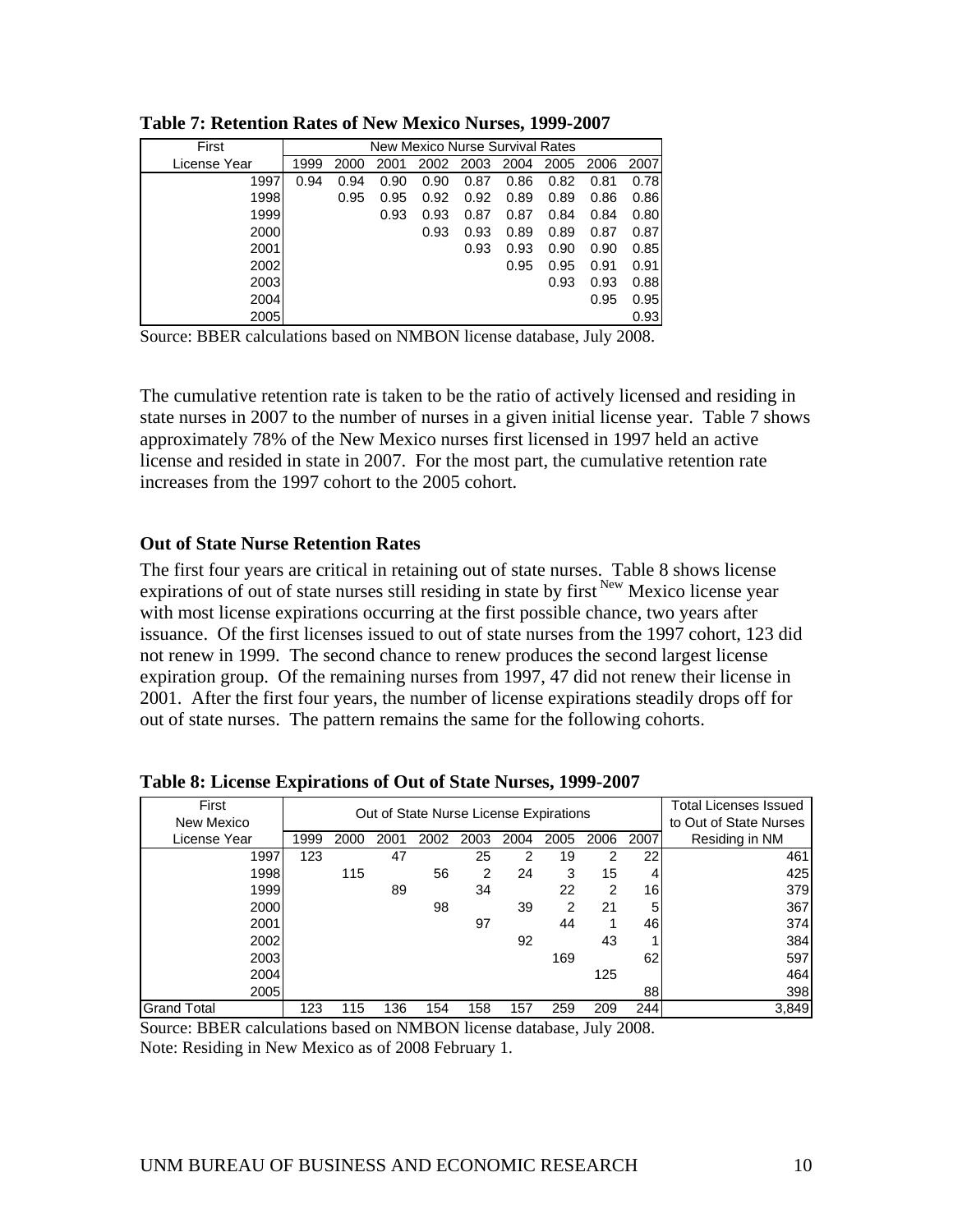<span id="page-16-0"></span>Table 9 shows the historical initial retention rates are much lower and less consistent for out of state nurses, between 72% and 78% compared to New Mexico nurses. Secondary retention rates are also lower and less concentrated, from 60% to 68% compared to New Mexico nurses. The low initial and secondary retention rates of out of state nurses flows into the cumulative retention rates. Less than half, about 48%, of the out of state nurses who were licensed in 1997 were actively licensed and residing in state as of 2007. For the most part, the retention rate increases as the time between first license year and 2007 decreases.

| <b>First NM</b> |      | Out of State Nurse Survival Rates |      |      |      |      |      |      |      |  |
|-----------------|------|-----------------------------------|------|------|------|------|------|------|------|--|
| License Year    | 1999 | 2000                              | 2001 | 2002 | 2003 | 2004 | 2005 | 2006 | 2007 |  |
| 1997            | 0.73 | 0.73                              | 0.63 | 0.63 | 0.58 | 0.57 | 0.53 | 0.53 | 0.48 |  |
| 1998            |      | 0.73                              | 0.73 | 0.60 | 0.59 | 0.54 | 0.53 | 0.49 | 0.48 |  |
| 1999            |      |                                   | 0.77 | 0.77 | 0.68 | 0.68 | 0.62 | 0.61 | 0.57 |  |
| 2000            |      |                                   |      | 0.73 | 0.73 | 0.63 | 0.62 | 0.56 | 0.55 |  |
| 2001            |      |                                   |      |      | 0.74 | 0.74 | 0.62 | 0.62 | 0.50 |  |
| 2002            |      |                                   |      |      |      | 0.76 | 0.76 | 0.65 | 0.65 |  |
| 2003            |      |                                   |      |      |      |      | 0.72 | 0.72 | 0.61 |  |
| 2004            |      |                                   |      |      |      |      |      | 0.73 | 0.73 |  |
| 2005            |      |                                   |      |      |      |      |      |      | 0.78 |  |

**Table 9: Retention Rates of Out of State Nurses, 1999-2007** 

Source: BBER calculations based on NMBON license database, July 2008.

#### **DEPARTED NURSES**

We queried departed New Mexico nurses by selecting New Mexico nurses from the license database whose last state of residence on file was not New Mexico, resulting in 8,545 nurse records. Similarly, departed out of state nurses were queried by selecting out of state nurses from the license database whose last state of residence on file was not New Mexico, resulting in 7,889 nurse records. Each group was analyzed from 1997 through 2007 and only cumulative departure rates were calculated. We were unable to identify when a nurse left the state, only that they had left the state. It is important to note that neither selection includes the license status of the departing nurse.

#### **New Mexico Nurse Departure Rates**

The cumulative departure rates of New Mexico nurse cohorts exhibit two distinct trends: a slow consistent decrease followed by a rapid increase. Table 10 shows the number of New Mexico nurses who left the state by first license year and the corresponding total first licenses issued to New Mexico nurses. In 1997, the state licensed 506 New Mexico nurses, of which 127 have since left the state, for a departure rate of 25%. From the 1997 cohort to the 2002 cohort, the New Mexico nurse departure rate steadily fell from 25% to 21%. Over the same period, both the number of departures and the number of total licenses issued to New Mexico nurses decreased in roughly the same proportion, except in 2001 when each increased by about the same proportion.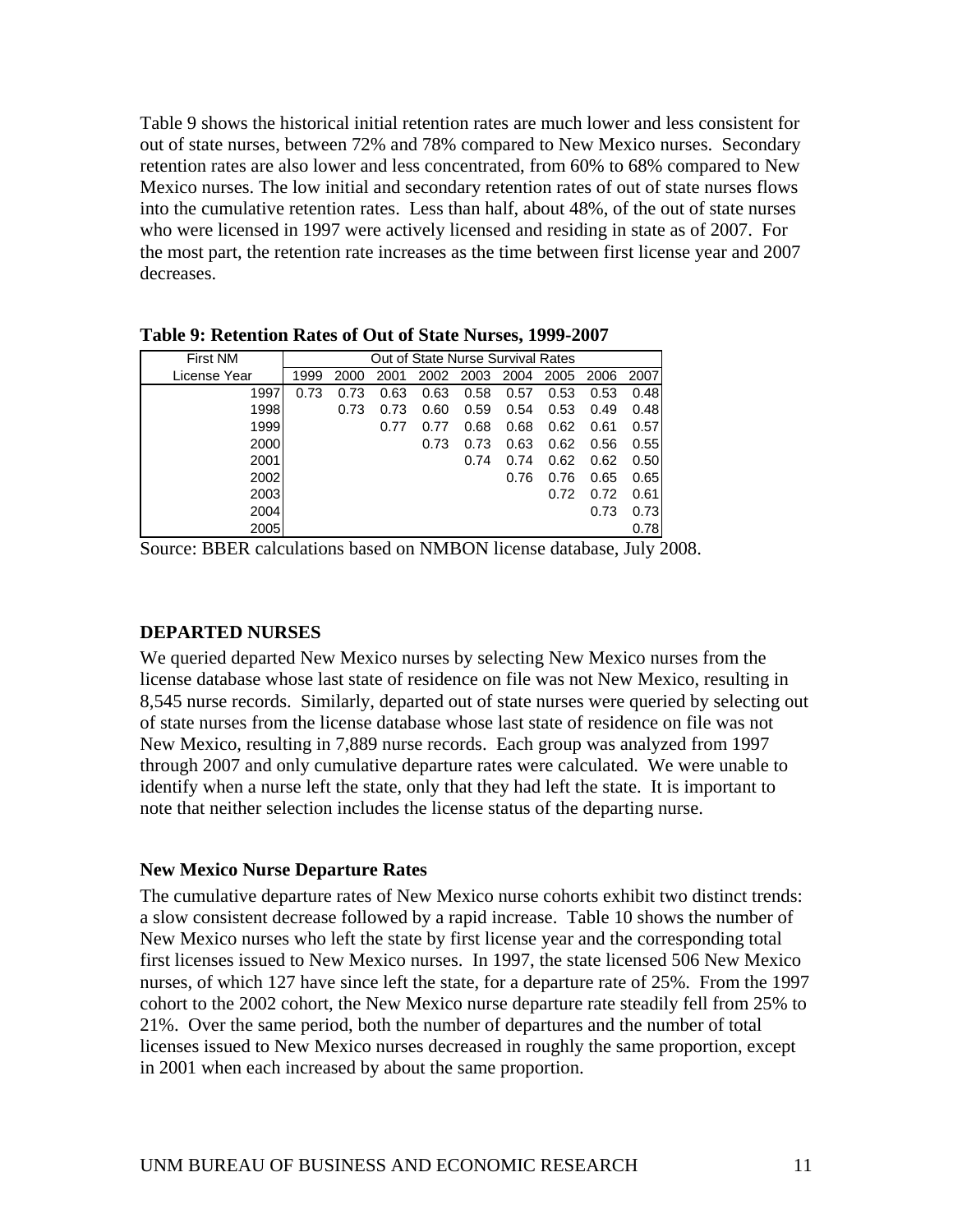<span id="page-17-0"></span>Beginning in 2003, it appears New Mexico has been a virtual revolving door used by foreign-educated nurses. NMBON has a clearing house verify nursing education credentials and allows the foreign nursing graduates to take the NCLEX-RN from their home county. The number of first New Mexico licenses issued per year increased almost seven times from 454 in 2002 to 3,090 in 2007. It is highly doubtful the New Mexico nursing education system expanded capacity at the same rate during this period.<sup>[12](#page-17-1)</sup> The more likely scenario is the number of foreign-educated nurses receiving their first New Mexico license increased substantially while the number of state-educated nurses increased moderately. Subsequent to receiving their first New Mexico license, foreigneducated nurses began practice in other states in large percentages.

|                    | <b>New Mexico Nurses</b> |          |                     |  |  |  |  |  |  |  |
|--------------------|--------------------------|----------|---------------------|--|--|--|--|--|--|--|
| 1st                | Cumulative               | Total    | % of New Mexico     |  |  |  |  |  |  |  |
| License            | New Mexico               | Licenses | Nurses that         |  |  |  |  |  |  |  |
| Year               | Departures               | Issued   | have left the state |  |  |  |  |  |  |  |
| 1997               | 127                      | 506      | 0.25                |  |  |  |  |  |  |  |
| 1998               | 116                      | 477      | 0.24                |  |  |  |  |  |  |  |
| 1999               | 107                      | 474      | 0.23                |  |  |  |  |  |  |  |
| 2000               | 100                      | 457      | 0.22                |  |  |  |  |  |  |  |
| 2001               | 109                      | 487      | 0.22                |  |  |  |  |  |  |  |
| 2002               | 97                       | 454      | 0.21                |  |  |  |  |  |  |  |
| 2003               | 326                      | 737      | 0.44                |  |  |  |  |  |  |  |
| 2004               | 1,043                    | 1,531    | 0.68                |  |  |  |  |  |  |  |
| 2005               | 946                      | 1,524    | 0.62                |  |  |  |  |  |  |  |
| 2006               | 1,985                    | 2,672    | 0.74                |  |  |  |  |  |  |  |
| 2007               | 2,329                    | 3,090    | 0.75                |  |  |  |  |  |  |  |
| <b>Grand Total</b> | 7,285                    | 12,409   | 0.59                |  |  |  |  |  |  |  |

**Table 10: Departure Rates of New Mexico Nurses, 1997-2007** 

Source: BBER calculations based on NMBON license database, July 2008.

Note: 1,260 New Mexico nurses left New Mexico before 1997 and in 2008 and 7,116 licenses were issued to New Mexico nurses before 1997 and in 2008.

 $\overline{a}$ 

<span id="page-17-1"></span> $12$  Our first study identified three new nursing programs coming on line in 2006 and 2007 expecting to contribute an additional 292 nursing candidates a year. It is also possible that current nursing programs have expanded, but not to the magnitude needed to explain the large increase in first licenses issued beginning in 2003.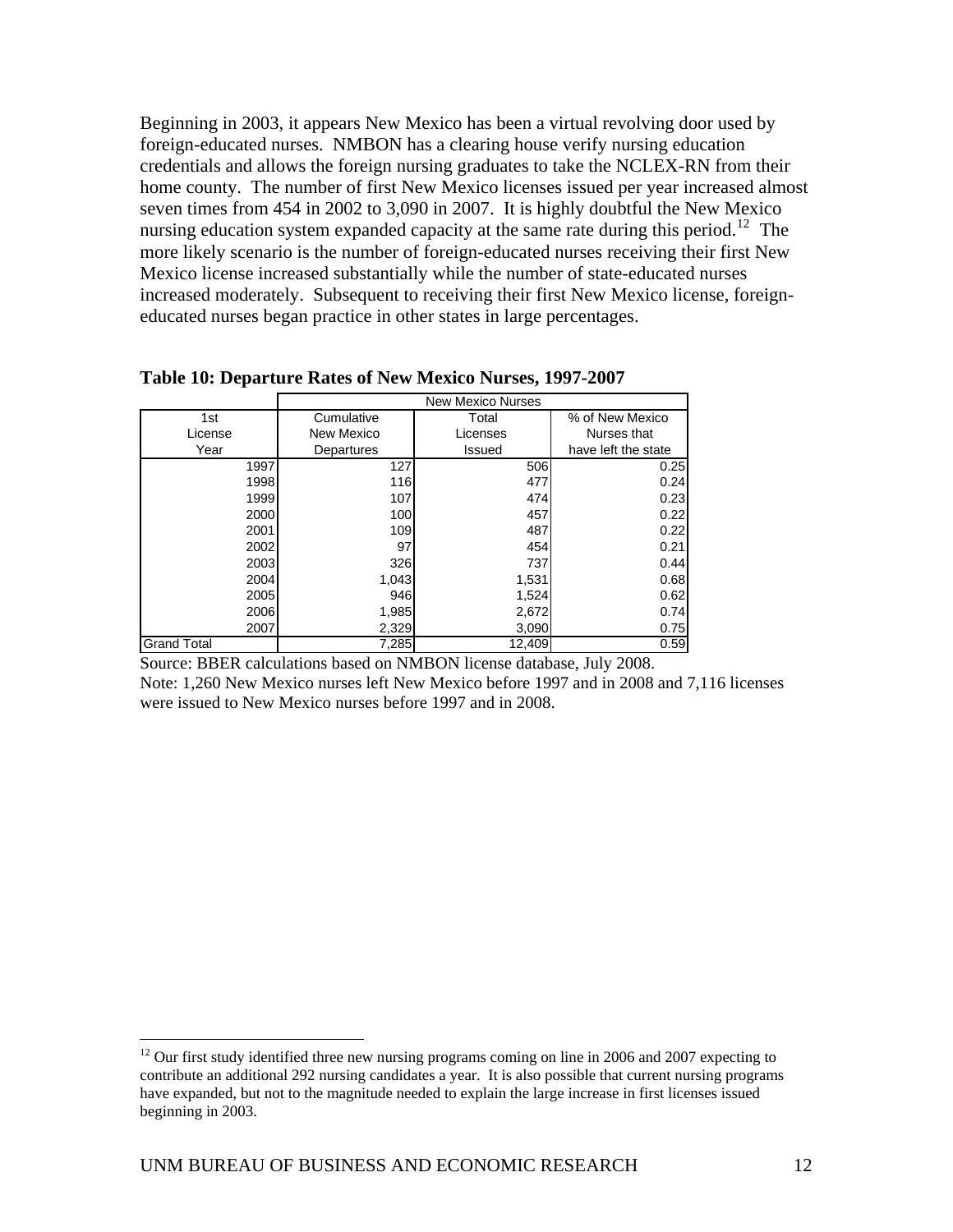## <span id="page-18-0"></span>**Out of State Nurse Departure Rates**

Somewhat surprisingly, the out of state nurse departure rate was consistently around 55% for each first New Mexico license cohort. Out of state nurses licensed in 1997 have more time to leave New Mexico than a nurse licensed in 2007, however there is little variation in departure rates between 1997 and 2007. Table 11 shows the number of out of state nurses who left the state by first license year and the corresponding total first licenses issued to out of state nurses. In 1997, the state endorsed 1,080 nurses, of which 619 have since left the state, for a departure rate of 57%.

|                    |            | Out of State Nurses |                   |
|--------------------|------------|---------------------|-------------------|
| 1st NM             | Cumulative | Total               | % of Out of State |
| License            | New Mexico | Licenses            | Nurses that have  |
| Year               | Departures | <b>Issued</b>       | left New Mexico   |
| 1997               | 619        | 1,080               | 0.57              |
| 1998               | 513        | 938                 | 0.55              |
| 1999               | 458        | 837                 | 0.55              |
| 2000               | 470        | 837                 | 0.56              |
| 2001               | 452        | 826                 | 0.55              |
| 2002               | 351        | 735                 | 0.48              |
| 2003               | 1,244      | 1,841               | 0.68              |
| 2004               | 427        | 891                 | 0.48              |
| 2005               | 357        | 755                 | 0.47              |
| 2006               | 456        | 908                 | 0.50              |
| 2007               | 474        | 878                 | 0.54              |
| <b>Grand Total</b> | 5,821      | 10,526              | 0.55              |

**Table 11: Departure Rates of Out of State Nurses, 1997-2007** 

Source: BBER calculations based on NMBON license database, July 2008.

Note: 2,067 out of state nurses left New Mexico before 1997 and in 2008 and 7,324 licenses were issued to out of state nurses before 1997 and in 2008.

# **CONCLUSION**

The NMBON license data allowed us to observe trends in the inflow and outflow of New Mexico nurses previously unseen. We split the nursing population into two groups, New Mexico nurses and out of state nurses. For the most part, the growth in New Mexico nurses graduating occurred between 2003 and 2007. The average age of New Mexico nurses graduating has been increasing throughout the study period. However, the decreased average time between graduation and first license has led to a younger average first license age and a recent explosion of first licensed New Mexico nurses. On the other hand, out of state nurses have been entering the state's nursing population at older ages and in steadily increasing numbers. New Mexico nurses exhibit a higher retention rate than out of state nurses: the first two years are important in retaining New Mexico nurses, whereas the first four years are important in retaining out of state nurses. In addition to the higher retention rates, New Mexico nurses exhibit a lower departure rate than out of state nurses, after taking foreign-educated nurses into account.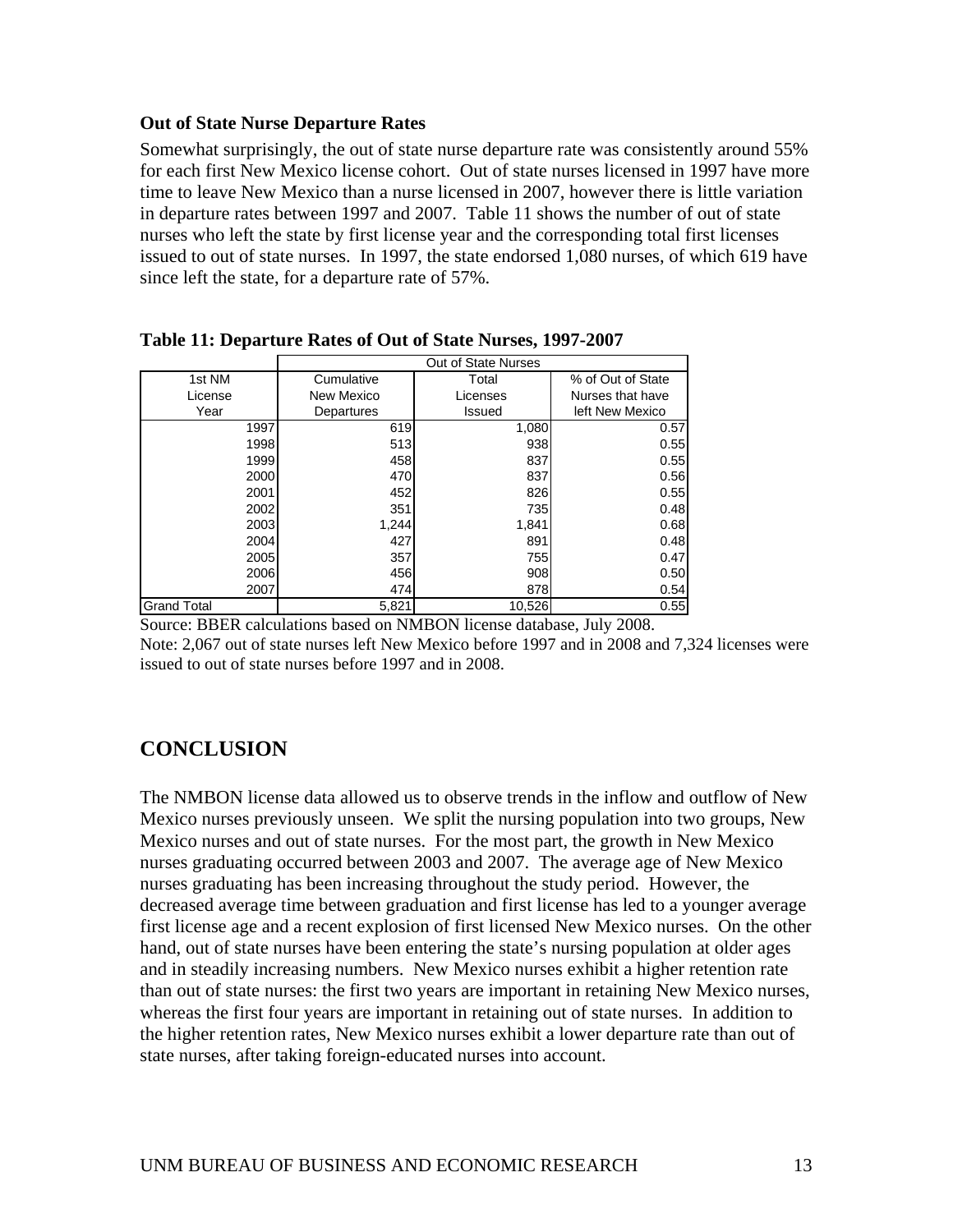# <span id="page-19-0"></span>**APPENDIX**



**Figure 1a: Average Graduation Age of Licensed Practical Nurses, 1993-2007** 

Source: BBER calculations based on NMBON license database, July 2008.

| Table 1a. Graudation Age by Tear of New Mexico Electiscu Fractical Nurses |          |           |           |           |                       |           |           |           |           |       |
|---------------------------------------------------------------------------|----------|-----------|-----------|-----------|-----------------------|-----------|-----------|-----------|-----------|-------|
|                                                                           |          |           |           |           | <b>Graduation Age</b> |           |           |           |           |       |
| <b>Graduation Year</b>                                                    | UNDER 25 | $25 - 29$ | $30 - 34$ | $35 - 39$ | $40 - 44$             | $45 - 49$ | $50 - 54$ | $55 - 59$ | $60 - 64$ | Total |
| 1993 - 1997                                                               | 231      | 116       | 89        | 65        | 40                    | 31        |           |           |           | 589   |
|                                                                           | 39%      | 20%       | 15%       | 11%       | 7%                    | 5%        | 2%        | 1%        | 0%l       |       |
|                                                                           | 381      | 180       | 109       | 105       | 58                    | 42        | 18        |           |           | 903   |
| 1998 - 2002                                                               | 42%      | 20%       | 12%       | 12%       | 6%                    | 5%        | 2%        | 1%        | 0%l       |       |
| 2003 - 2007                                                               | 356      | 183       | 160       | 102       | 83                    | 52        | 41        | 18        |           | 999   |
|                                                                           | 36%      | 18%       | 16%       | 10%       | 8%                    | 5%        | 4%        | 2%        | 0%l       |       |

| Table 1a: Graduation Age by Year of New Mexico Licensed Practical Nurses |  |  |  |
|--------------------------------------------------------------------------|--|--|--|
|                                                                          |  |  |  |

Total 968 479 358 272 181 125 72 31 5 2,491 Frequency Missing = 22

Source: BBER calculations based on NMBON license database, July 2008.

Note: 1,538 New Mexico licensed practical nurses graduated before 1993.

|  |  | Table 2a: Graduation Age by Year of Out of State Licensed Practical Nurses |  |
|--|--|----------------------------------------------------------------------------|--|
|  |  |                                                                            |  |

|                 | <b>Graduation Age</b> |           |           |           |           |           |           |           |           |                    |             |
|-----------------|-----------------------|-----------|-----------|-----------|-----------|-----------|-----------|-----------|-----------|--------------------|-------------|
| Graduation Year | UNDER 25              | $25 - 29$ | $30 - 34$ | $35 - 39$ | $40 - 44$ | $45 - 49$ | $50 - 54$ | $55 - 59$ | $60 - 64$ | OVER <sub>65</sub> | $\tau$ otal |
| 1993 - 1997     | 116                   | 100       | 101       |           | 57        | 32        |           |           |           |                    | 492         |
|                 | 24%                   | 20%       | 21%       | 14%       | 12%       | 7%        | 2%        | $1\%$     | 0%        | 0%                 |             |
| 1998 - 2002     | 80                    | 69        | 55        | 27        | 15        | 15        |           |           |           |                    | 273         |
|                 | 29%                   | 25%       | 20%       | 10%       | 5%        | 5%        | 3%        | 1%        | 0%        | 0%                 |             |
| 2003 - 2007     | 41                    | 31        | 23        | 15        | 12        | 10        | 10        |           |           |                    | 145         |
|                 | 28%                   | 21%       | 16%       | 10%       | 8%        | 7%        | 7%        | 2%        | 0%        | 0%                 |             |
| Total           | 237                   | 200       | 179       | 113       | 84        | 57        | 28        | 10        |           |                    | 910         |

Frequency Missing = 6

Source: BBER calculations based on NMBON license database, July 2008. Note: 1,715 out of state licensed practical nurses graduated before 1993.